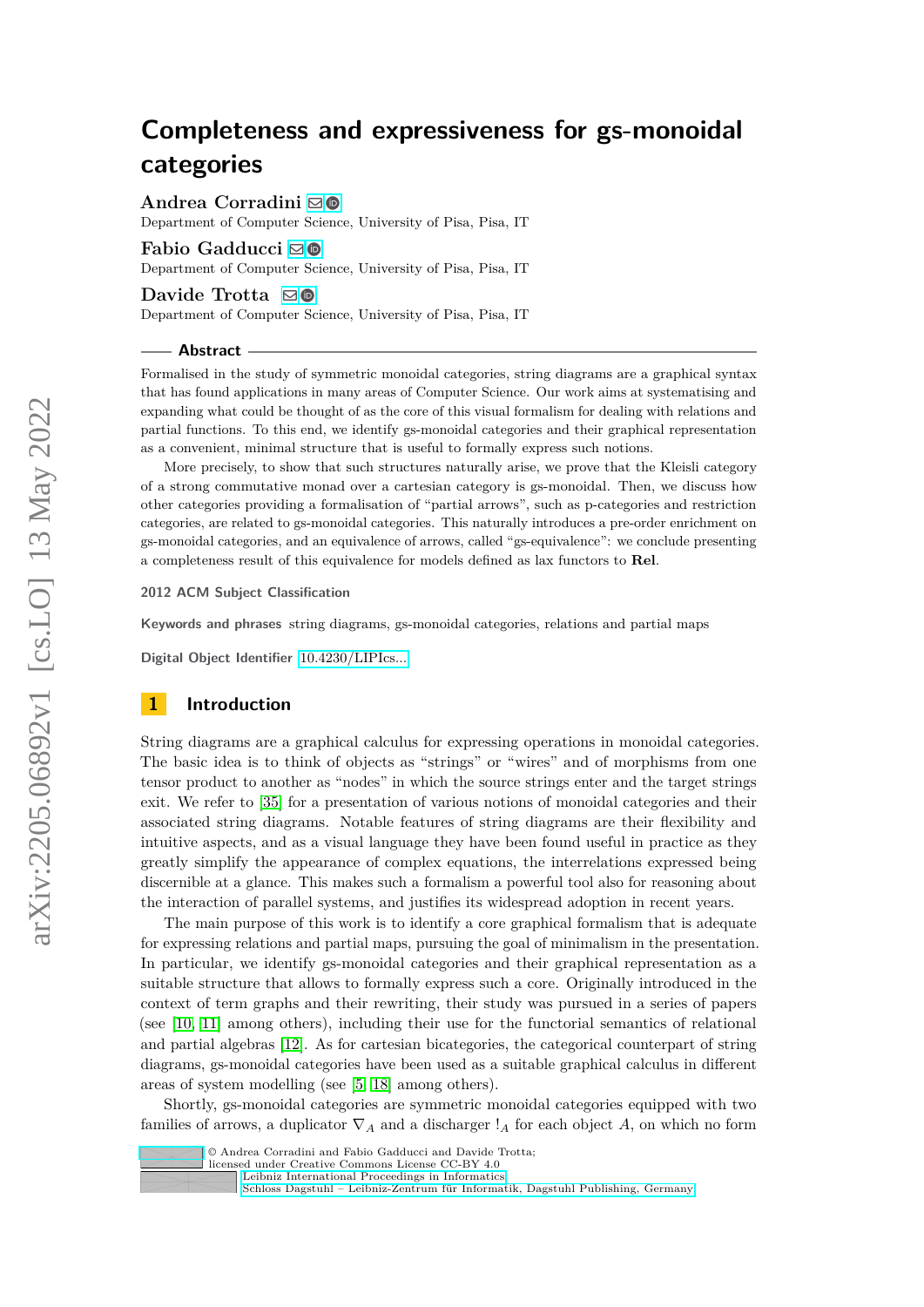### **XX:2 Completeness and expressiveness for gs-monoidal categories**

of naturality is required. Arrows of such categories can be thought of as abstract relations, and in fact, the paper argues precisely this point. Indeed, the presence of duplicators and dischargers allows to formally distinguish between arrows representing either total or functional relations, and this fact, amply discussed in the paper, suggests that gs-monoidal categories represent a core graphical formalism dealing with relations and partial functions.

The paper has the following roadmap. First, we show that the gs-monoidal structure naturally arises in several situations, in particular in every Kleisli category of strong commutative monads on cartesian categories. Kleisli categories have been largely employed in computer science as well as category theory. The leading example is the seminal work of Moggi [\[31\]](#page-12-4), where stateful programs have an interpretation in terms of Kleisli categories of a strong monad. In this work we show that any Kleisli category of a strong commutative monad of a cartesian category is a gs-monoidal category. This result automatically provides a large class of examples of gs-monoidal categories, and at the same time shows how this structure is present in several well-known and adopted categories.

We then investigate the properties of gs-monoidal categories and we show how they relate to categories providing a formalisation of "partial arrows", such as p-categories [\[33\]](#page-13-1) and restriction categories [\[8\]](#page-11-1). More precisely, we show that in gs-monoidal categories we can define the notion of domain of an arrow, capturing the usual definition of domain of a relation. We use this notion to prove that suitable sub-categories of a gs-monoidal category are p-categories and restriction categories, and which sub-categories are (weakly) cartesian.

As a third step, we present a completeness-like result for the notion of gs-equivalence. We have seen that gs-monoidal categories have enough structure to formalise the notion of domain. In the specific case of **Rel** this notion coincides with the usual one for relations, but in general, domains of gs-monoidal categories do not satisfies all the algebraic properties of domains of relations. This is because the structure of a gs-monoidal category is less rich than the structure of **Rel**. In order to identify this kind of arrows, we consider preorder-enriched gs-monoidal categories. In this setting, we say that two arrows *f* and *g* are gs-equivalent when  $f \leq g$  and  $g \leq f$ . Notice that gs-monoidal equivalent arrows are then identified by gs-functors  $F: \mathcal{C} \to \mathbf{Rel}$  since **Rel** is poset enriched. Then, we show that two arrows of a preorder-enriched gs-monoidal category  $C$  are gs-monoidal equivalent if and only if every lax gs-monoidal lax functor  $F: \mathcal{C} \to \mathbf{Rel}$  identifies such arrows in **Rel**.

Finally, recent years witnessed an increasing interest in the correspondence between string diagrams and various flavours of graphs, see [\[2\]](#page-11-2) and the references therein. Concerning gsmonoidal categories, their connection with categories of cospans has been recently addressed in [\[17,](#page-12-5) [30\]](#page-12-6), see also the references in the former and [\[10,](#page-12-0) [19\]](#page-12-7) for early assessments. Employing the results developed in the previous sections, we explore and make precise the connection with gs-equivalence, providing a 2-categorical version of previous correspondence results.

The paper has the following structure. Section 2 recalls some basic properties of gsmonoidal categories. Section 3 presents a characterisation of Kleisli categories having the gs-monoidal structure. Section 4 studies the connection with p-categories and restriction categories. Section 5 introduces preorder-enriched gs-monoidal categories and the notion of gs-equivalence, further presenting for such notion a completeness result and a combinatorial characterisation involving categories of cospans and term graphs.

**Related works.** We already mentioned of the large interest in the connections between string diagrams and graphs, referring to [\[2\]](#page-11-2) for a short review of such works. Usually, the focus has been on cartesian bicategories [\[6\]](#page-11-3) (i.e., where the operators of gs-monoidal categories have duals, equipping them with a Frobenius structure), for their ability to represent systems with multiple inputs and outputs: see [\[3\]](#page-11-4) for an introduction to their use in system modelling.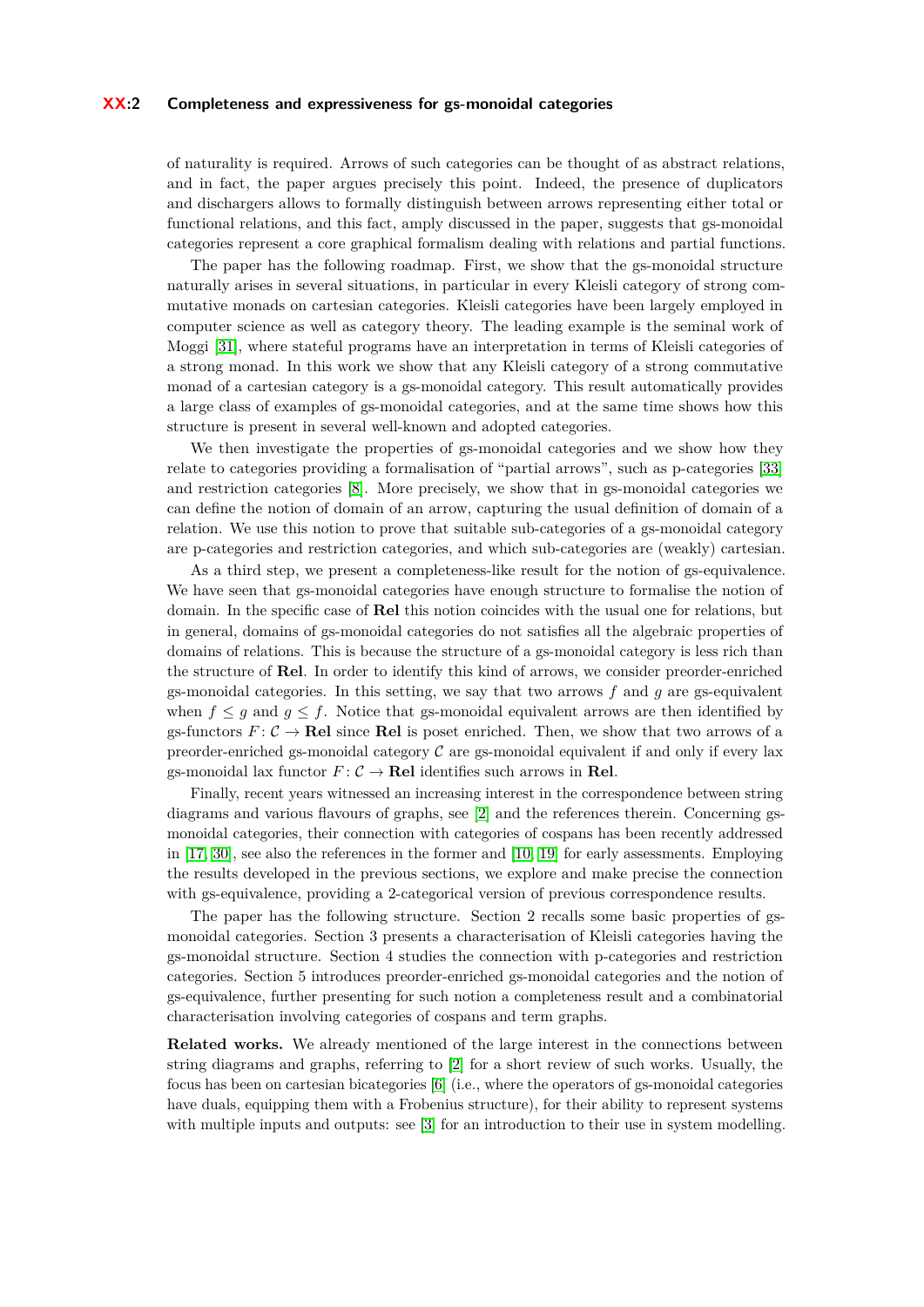Less investigated has been the case of gs-monoidal categories, which in this paper we argue to be a core language for relations and partial maps. They were originally introduced in the context of the research on term graphs, which were in turn devised as an implementation tool for solving efficiently equational theories in algebraic data types. A categorical characterisation of term graphs and their rewriting was presented in a series of papers ([\[10,](#page-12-0) [11\]](#page-12-1) among others), including their use for the functorial semantics of relational and partial algebras [\[12\]](#page-12-2).

The notion has surfaced in the literature a few times, see for a recollection [\[17,](#page-12-5) Remark. 2.2]. Most related to us are the works on the connection between Kleisli categories for affine monads [\[15\]](#page-12-8) and cospan categories [\[17,](#page-12-5) [30\]](#page-12-6) with gs-monoidal categories. We improve on the former by generalising the connection to strong commutative monads and on the latter by establishing the notion of gs-equivalence, which allows for a 2-categorical extension of those works. We also present a completeness result for such an equivalence and we describe its connection with other categorical proposals for partial maps: both results are original to the best of our knowledge.

## **2 On gs-monoidal categories**

Originally introduced in [\[9\]](#page-12-9) in the context of term graph rewriting, the notion of *gs-monoidal category* has been developed in a series of paper [\[10,](#page-12-0) [12,](#page-12-2) [11\]](#page-12-1): we recall the basic definitions, using the visual presentation adopted for string diagrams. We refer to [\[35\]](#page-13-0) for a complete presentation of various notions of monoidal categories and their associated string diagrams.

<span id="page-2-1"></span> $\triangleright$  **Definition 2.1** (gs-monoidal category). A gs-monoidal category C is a symmetric mon*oidal category, where we denote by* ⊗ *the tensor product and by I the unit, such that every object A of*  $C_0$  *is equipped with morphisms*  $\nabla_A : A \to A \otimes A$  *and*  $!_A : A \to I$ *, graphically* 

$$
\overbrace{\qquad \qquad }^{\mathcal{A}}\bullet \overbrace{\qquad \qquad }^{\mathcal{A}}:A\rightarrow A\otimes A \qquad \qquad \overbrace{\qquad \qquad }^{\mathcal{A}}\bullet :A\rightarrow I
$$

*such that they satisfy the ACI axioms*



*and the co-monoid axioms*



**▶ Remark** 2.2. Notice that in every gs-monoidal category  $\mathcal{C}$  we have that  $\nabla$ *I* = id<sub>*I*</sub>. This follows combining the second and the last ACI axiom, i.e.  $!_I = id_I$  and  $(l_I \otimes id_I)\nabla_I = id_I$ .

<span id="page-2-2"></span>▶ **Definition 2.3.** *A gs-monoidal functor (or gs-functor)*  $F: C \rightarrow C'$  *is a symmetric monoidal functor such that*  $F(!_A) = \frac{V}{FA}$  *and*  $F(\nabla_A) = \nabla'_{FA}$ *.* 

<span id="page-2-0"></span>We denote the category of gs-monoidal categories and gs-monoidal functors by **GSM**-**Cat**.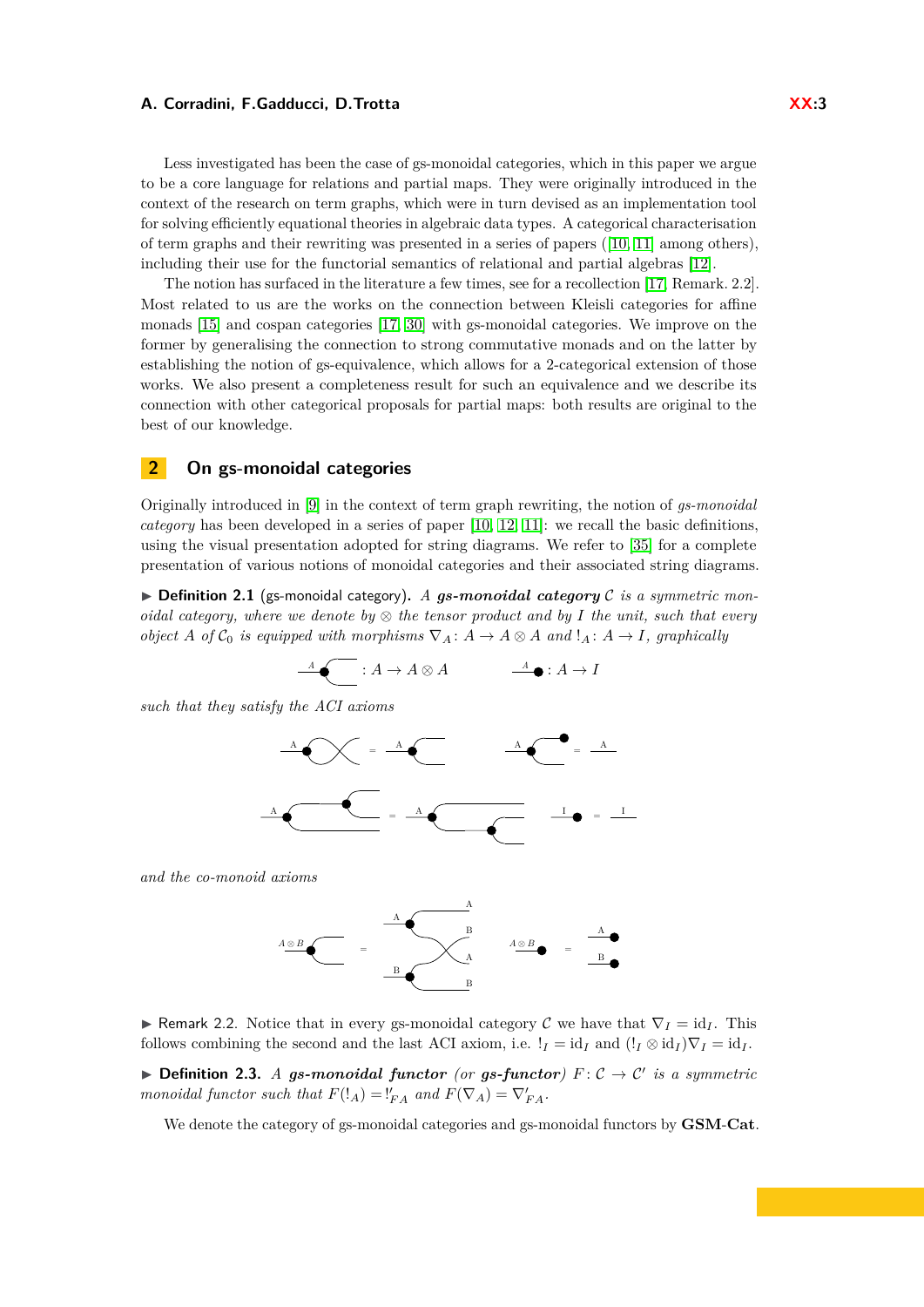### **XX:4 Completeness and expressiveness for gs-monoidal categories**

**• Definition 2.4.** Let C be a gs-monoidal category. Then, an arrow  $\frac{A}{\sqrt{B}}$  is called  $\blacksquare$  *C*-*total if* 



C*-functional if*



*The sub-category of* C *of* C*-functional arrows is denoted by* C*-***Pfn***, the sub-category of* C*-total arrows by* C*-***Total***, and the sub-category of* C*-total,* C*-functional arrows by* C*-***Fn***.*

▶ **Example 2.5.** The category **Rel** of sets and relations with the operation ×: **Rel** × **Rel** → **Rel** given by the direct product of sets is a gs-monoidal category. In particular, we have that **Rel**-functional arrows are precisely partial functions, **Rel**-total arrows are total relations, and **Rel**-total, **Rel**-functional arrows are functions.

**Example 2.6.** Every Markov category  $M$  [\[15,](#page-12-8) [16\]](#page-12-10) (see also [\[23\]](#page-12-11)) is a gs-monoidal category. In fact, Markov categories are exactly gs-monoidal categories whose element *I* is terminal. This is equivalent to say that in a Markov category  $\mathcal M$  every arrow is  $\mathcal M$ -total, while M-functional arrows as in Definition [2.4](#page-2-0) are precisely those called *deterministic arrows* there.

In the following proposition we summarise some useful properties of  $C$ -total and  $C$ functional arrows of a gs-monoidal category.

- <span id="page-3-1"></span>▶ **Proposition 2.7.** *Let* C *be a gs-monoidal category. Then*
- **1.** *arrows*  $!_A$  *and*  $\nabla_A$  *are* C-total *and* C-functional;

**2.** C*-***Pfn***,* C*-***Total** *and* C*-***Fn** *are symmetric monoidal sub-categories of* C*.*

**Proof.** See Appendix [B.1.](#page-14-0)

## **3 The gs-monoidal structure of Kleisli categories**

In recent years, strong monads and Kleisli categories have been largely used to provide categorical models in several branches of computer science. The leading examples are Moggi's works [\[31,](#page-12-4) [32\]](#page-12-12) regarding an abstract approach to the notion of computation. We refer to [\[4,](#page-11-5) [28,](#page-12-13) [29\]](#page-12-14) for a general introduction to the theory of monads, and to [\[27,](#page-12-15) [36\]](#page-13-2) for more details. In Appendix [A,](#page-13-3) you can find a short recap with the main definitions.

Here we start by recalling the definition of Kleisli category for a given monad.

 $\triangleright$  **Definition 3.1.** *The Kleisli category*  $\mathcal{A}_T$  *of a monad*  $(T, \mu, \eta)$  *on a category*  $\mathcal{A}$  *is defined* as follows: the objects of  $A_T$  are the same as those of A, and for every A and B in  $A_T$ *we define*  $A_T(A, B) = A(A, TB)$ *. To define the composition we consider*  $f \in A_T(A, B)$  *and*  $g \in \mathcal{A}_T(B, C)$ . Then the composition  $g * f$  is defined as

$$
g * f = \mu_C T(g) f.
$$

In particular we can observe that  $\eta_B * f := \mu_B T(\eta_B) f = f$  and  $f * \eta_A := \mu_B T(f) \eta_A =$  $\mu_B T(\eta_B) f = f$ . Therefore,  $\eta_A : A \to TA$  is the identity of  $A_T(A, A)$ .

<span id="page-3-0"></span>▶ **Example 3.2.** The category of sets and relations **Rel** is the Kleisli category of the powerset monad  $P:$  **Set**  $\rightarrow$  **Set** sending a set *X* into its powerset  $P(X)$ .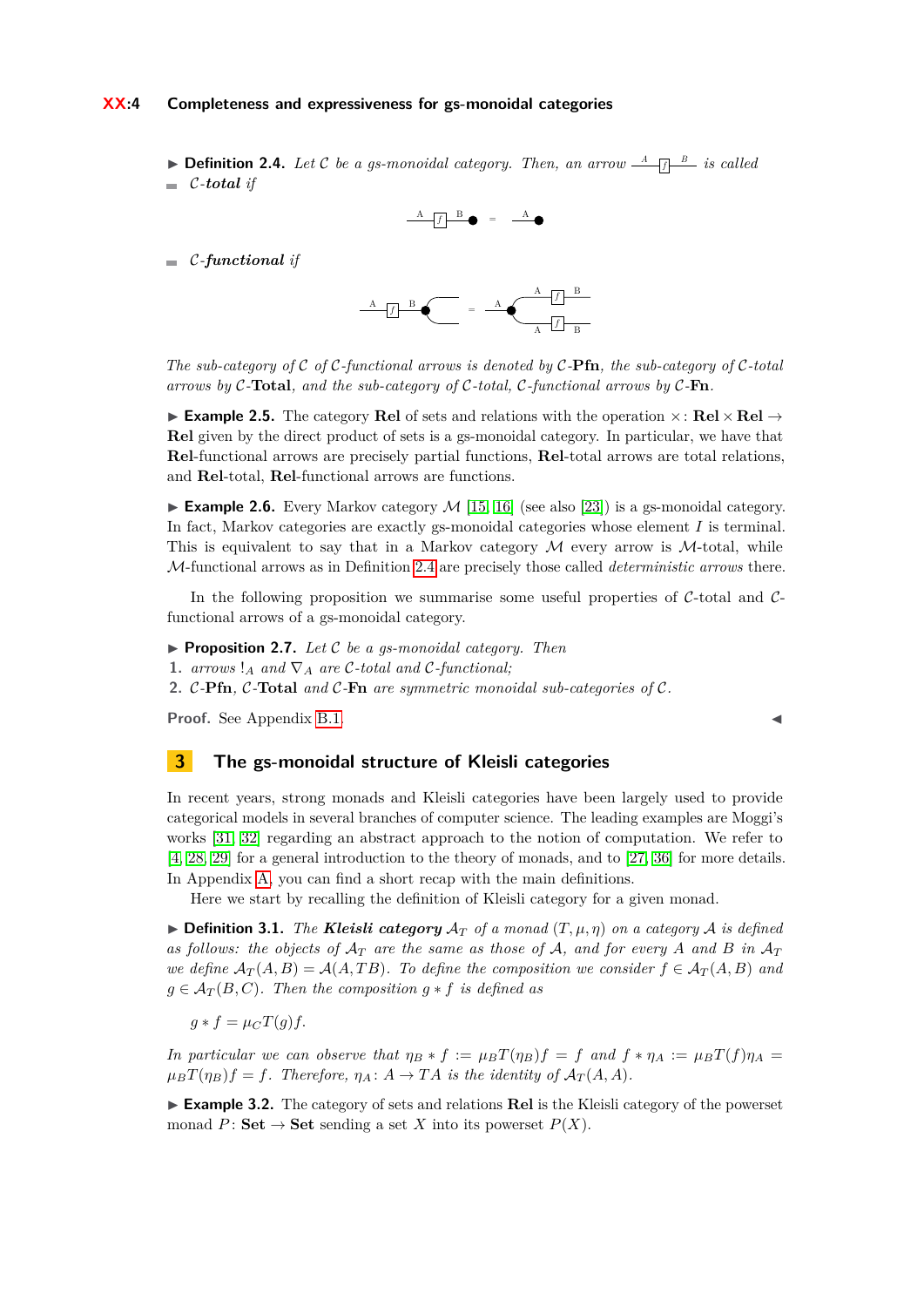▶ **Example 3.3.** The Kleisli category of the distribution monad is the category of sets and stochastic maps. Recall that the distribution monad  $\mathcal{P}$ : **Set**  $\rightarrow$  **Set** takes a set *X* and returns the set  $\mathcal{P}(X)$  of finitely supported probability measures on X.

<span id="page-4-2"></span>▶ **Example 3.4.** The category of measurable spaces and Markov processes is one of the key example of Markov category: it coincides with the Kleisli category of the Giry monad  $\mathcal{G}:$  **Meas**  $\rightarrow$  **Meas**, where **Meas** denotes the category of measurable spaces and measurable functions, see [\[20,](#page-12-16) [22\]](#page-12-17).

**Notation:** to avoid confusion between arrows of  $A$  and arrows of a Kleisli category  $A_T$ , we adopt the notation  $f^k$ :  $A \to B$  for an arrow of  $A_T$ , i.e. to denote the arrow  $f: A \to TB$ . Given this, we can adopt the usual notation for the composition of arrows of  $A_T$ .

Given a monad  $(T, \mu, \eta)$  on a symmetric monoidal category A, it is well-known that the Kleisli category A*<sup>T</sup>* inherits the symmetric monoidal structure precisely when the monad *T* is strong and commutative, see Appendix [A.](#page-13-3) This result is considered folklore, but it has been employed in several works and several situations.

<span id="page-4-3"></span>**• Theorem 3.5** (Folklore). Let  $(T, \mu, \eta)$  be a strong commutative monad on a symmetric *monoidal category* A*. Then the Kleisli category* A*<sup>T</sup> is a symmetric monoidal category.*

The previous theorem characterises the structure of Kleisli categories of strong commutative monads whose base categories are symmetric and monoidal.

However, when the base category is cartesian, the monoidal product induced on the Kleisli category is not cartesian in general. The leading example is the powerset monad *P* : **Set**  $\rightarrow$  **Set** on the category of sets and functions presented in Example [3.2.](#page-3-0) In this case, we have that the Kleisli category  $\mathbf{Set}_P$  is the category of relations **Rel**, and the categorical product of **Set** induces a monoidal product on **Rel**, given by the direct products. However, the direct product of sets is not a categorical product in **Rel**, but just a monoidal product.

In the following theorem, we show that when the base category is cartesian and the monad is strong and commutative, the precise structure the Kleisli category inherits from the base category is that of gs-monoidal category.

<span id="page-4-0"></span>**Findmen 3.6.** Let  $(T, \mu, \eta)$  be a strong commutative monad on a cartesian category A. *Then the Kleisli category*  $\mathcal{A}_T$  *is a gs-monoidal category, with*  $\nabla_A^k := \eta_{A \times A} \nabla_A$  *and*  $\mathcal{A}_A^k := \eta_1!_A$ .

**Proof.** See Appendix [B.2.](#page-14-1)

 $\triangleright$  Remark 3.7. Observe that Theorem [3.6](#page-4-0) can be generalised for any strong commutative monad on a gs-monoidal category. In particular, if  $A$  is a gs-monoidal category, then the Kleisli category  $\mathcal{A}_T$  is a gs-monoidal category for every strong commutative monad  $T: \mathcal{A} \to \mathcal{A}$ . In fact, in the proof of Theorem [3.6,](#page-4-0) we just use the fact that in any cartesian category, the arrows ∇ and ! satisfies the axioms of gs-monoidal categories. The proof depends on the fact that the monad is strong and commutative, and that  $\nabla$  and ! satisfies the axioms of gs-monoidal categories in the base A.

▶ Remark 3.8. Notice that an alternative choice for the morphism  $\nabla_A^k$  in Theorem [3.6](#page-4-0) could be  $\nabla_A^k := c_{A,A} \nabla_{T_A} \eta_A$ , where  $c_{A,A} : T A \times T A \to T (A \times A)$  is the canonical arrow defined via the strong and commutative structure of the monad *T*, see Appendix [A](#page-13-3) for all the details. However, it is straightforward to check that  $c_{A,A}\nabla_{T\hat{A}}\eta_A = \eta_{A\times A}\nabla_A$ .

<span id="page-4-1"></span>Let  $(T, \mu, \eta)$  be a strong commutative monad on a cartesian category A. We can define a symmetric monoidal functor  $I_A: A \to A_T$  as  $I_A(X) := X$  and  $I_A(f) := \eta_B f$  for  $f: A \to B$ .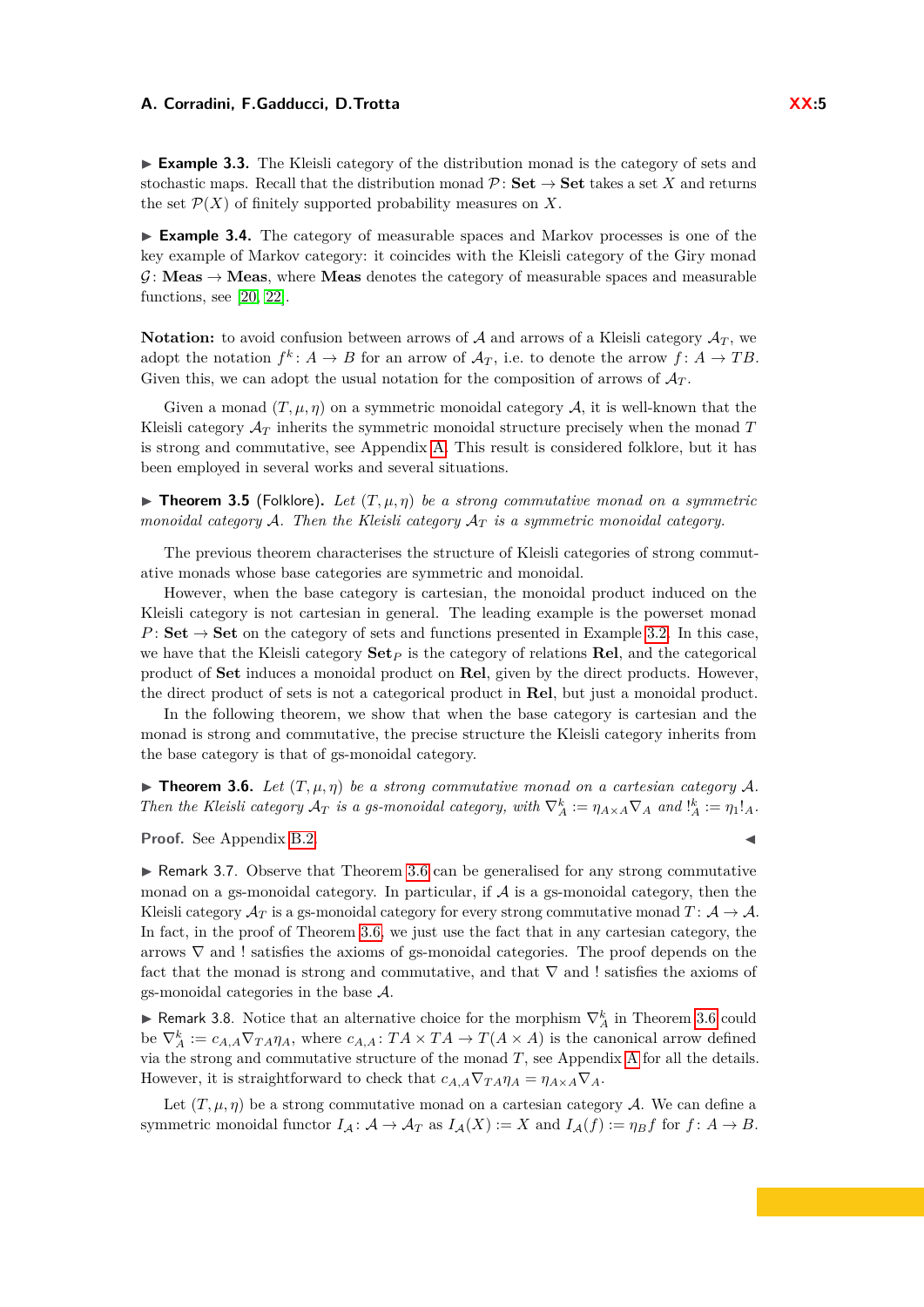▶ **Proposition 3.9.** *For every cartesian category* A *and every strong commutative monad*  $T: \mathcal{A} \to \mathcal{A}$  *the functor*  $I_{\mathcal{A}}: \mathcal{A} \to \mathcal{A}_{T}$  *is a gs-functor.* 

**Proof.** We just need to check that  $I_A(\nabla_A) = \nabla_A^k$  and  $I_A(l_A) = \frac{k}{A}$ , but both follow by the definitions of the action  $I_A$  on the morphisms of  $A$ ,  $\nabla_A^k$  and  $\frac{1}{A}$ . In fact,  $I_A(\nabla_A)$  =  $\eta_{A \times A} \nabla_A = \nabla_A^k$  and  $I_A(!_A) = \eta_1!_A = !_A^k$  $A$ .

<span id="page-5-0"></span> $\triangleright$  **Corollary 3.10.** Let  $(T, \mu, \eta)$  be a strong commutative monad on a cartesian category A. *Then every cartesian functor*  $F: \mathcal{C} \to \mathcal{A}$  *lifts to a gs-functor from*  $\mathcal{C}$  *to*  $\mathcal{A}_T$ *, given by the composition*  $I_A F: \mathcal{C} \to \mathcal{A}_T$ *.* 

**Proof.** It follows from the fact that  $F$  is in particular a gs-functor, and that  $I_A$  is a gs-functor by Proposition  $3.9$ , since gs-functors compose.

**• Remark 3.11.** When A is a cartesian category and  $(T, \mu, \eta)$  is a strong commutative monad, we have that 1 is terminal in  $\mathcal{A}_T$  if and only if  $T(1) = 1$  in  $\mathcal{A}$ . Therefore, when the monad T preserves the terminal object, we have that every arrow of  $\mathcal{A}_T$  is  $\mathcal{A}_T$ -total. As an example, consider the non-empty powerset monad, i.e., associating with a set *X* the family of its non-empty subsets  $P(X) \setminus \emptyset$ : the arrows of the Kleisli categories are total relations, meaning that  $\forall a \exists b$ . *aRb*. And indeed, we have that  $P(1) \setminus \emptyset = 1$ . Monads preserving the terminal arrows are called affine in the context of Markov categories, we refer to [\[15\]](#page-12-8) for more details.

▶ Remark 3.12. Notice that Theorem [3.6](#page-4-0) and Corollary [3.10](#page-5-0) can be considered a general version of [\[15,](#page-12-8) Cor. 3.2]. The difference is that in [\[15\]](#page-12-8) the monad is also assumed to be affine (see [\[15\]](#page-12-8)) in order to achieve totality.

 $\triangleright$  Remark 3.13. As for functional relations, it suffices to consider the lifting monad, associating with a set *X* the pointed set  $X_{\perp}$ .

▶ **Example 3.14.** The category of measurable spaces and Markov processes of Example [3.4](#page-4-2) is a gs-monoidal category. In fact, the Giry monad  $\mathcal{G}$ : **Meas**  $\rightarrow$  **Meas** is commutative and strong with respect to the cartesian monoidal structure of **Meas** given by the direct product of sets. Therefore, by Theorem [3.6](#page-4-0) we can conclude that the category  $\mathbf{Meas}_G$ , usually denoted by **Stoch** because its morphisms are *stochastic maps*, is a gs-monoidal category.

▶ **Example 3.15.** The category of quasi-Borel spaces **QBS** is cartesian, and the monad  $P: \textbf{QBS} \rightarrow \textbf{QBS}$  of probability measures on the category of quasi-Borel spaces is strong and commutative, see [\[21\]](#page-12-18) for all the details. Therefore, by Theorem [3.6,](#page-4-0) we can conclude that the category  $QBS<sub>P</sub>$  is a gs-monoidal category.

### **4 On gs-monoidal categories and partiality**

The main purpose of this section is to investigate the categorical structures of gs-categories and their subcategories. In particular, we are going to explore connections with restriction categories [\[8\]](#page-11-1), p-categories in the sense of [\[33\]](#page-13-1) and cartesian categories.

To achieve this goal, we start observing the gs-monoidal categories has enough structure to properly express the notion of *domain* of morphisms.

▶ **Definition 4.1.** Let us consider a gs-monoidal category  $\mathcal{C}$  and an arrow  $f: A \rightarrow B$ *. We define the domain of f the arrow* dom(*f*):  $A \rightarrow A$  *given* by dom(*f*) := (id<sub>*A*</sub> ⊗!*Bf*) $\nabla_A$ *, i.e.* 

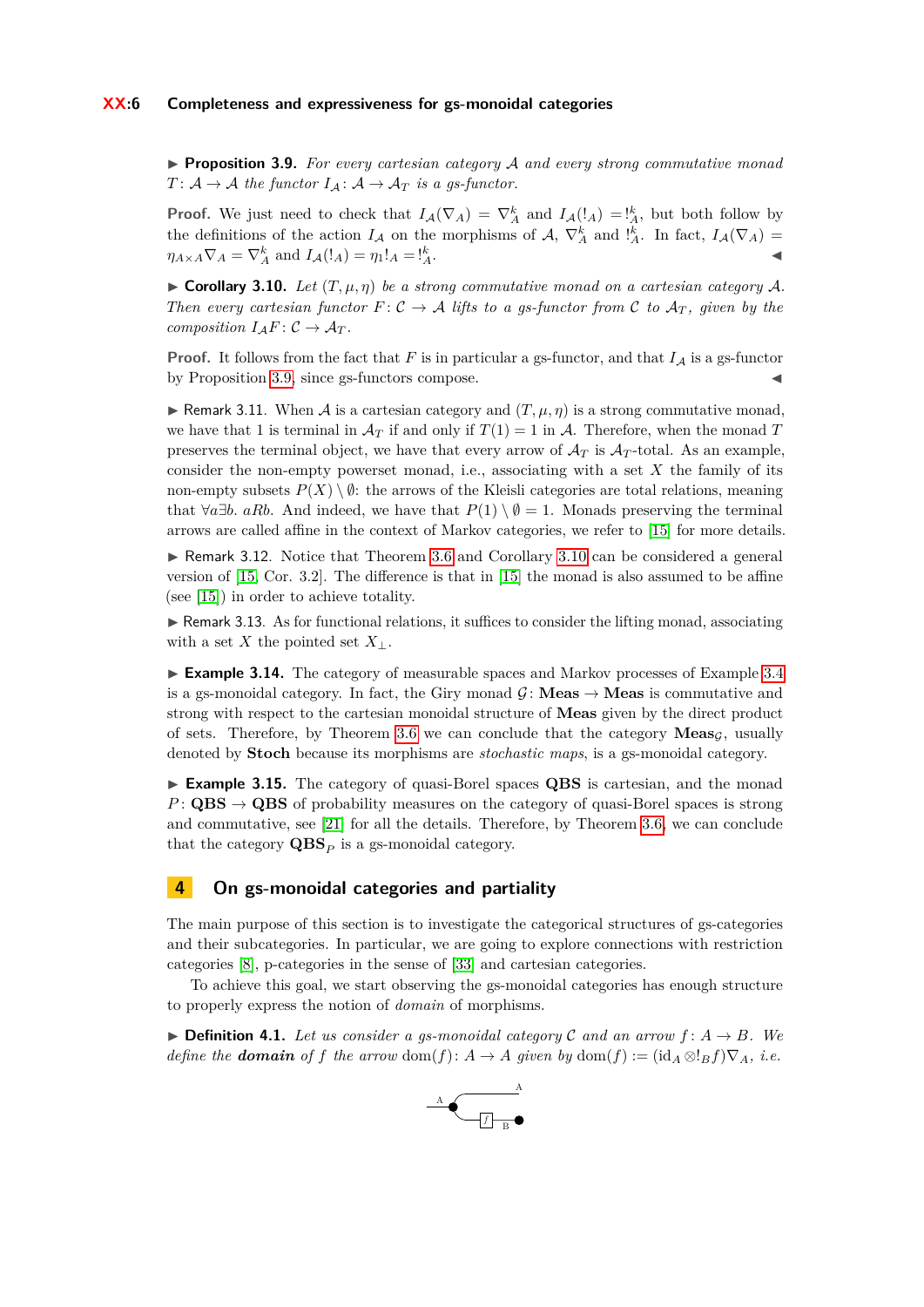The motivation behind the choice of the arrow above, i.e. dom $(f) = (\mathrm{id}_A \otimes I_B f) \nabla_A$ , is that in the specific case of the category **Rel** of sets and relations, for a given relation *R* from *A* to *B*, the arrow dom(*R*) := (id<sub>*A*</sub> × !*B*)(id<sub>*A*</sub> × *R*) $\nabla$ *A* is exactly the relation representing the domain of definition of *R*, i.e. *a* dom(*R*)  $a' \iff a = a'$  and  $\exists b \in B$ . such that *a R b*.

As we will show, the arrow  $dom(f)$  in a gs-monoidal category enjoys several algebraic properties of the usual notion of domain of a relation. A first property we expect to hold from a morphism that wants to abstract the notion of domain of a relation, is that the domain of a total arrow has to be the identity. This is exactly what we prove in the next proposition.

▶ **Proposition 4.2.** Let C be a gs-monoidal category. Then  $f$ :  $A \rightarrow B$  is C-total if and only  $if \text{dom}(f) = id_A$ .

**Proof.** If *f* is C-total, then  $!_B f =!_A$ , and hence dom $(f) = (\text{id}_A \otimes !_B f) \nabla_A = (\text{id}_A \otimes !_A) \nabla_A =$ id<sub>A</sub> by the second axiom of gs-monoidal categories. Conversely, if dom( $f$ ) = id<sub>A</sub>, then  $!_A$  dom $(f) =!_A$ , hence  $!_A(\mathrm{id}_A \otimes !_B f) \nabla_A =!_A$ . But since  $!_A(\mathrm{id}_A \otimes !_B f) \nabla_A =!_B f(!_A \otimes !_B f)$  $id_A$  $\nabla_A = !_B f$ , we can conclude that  $!_B f = !_A$ , i.e., that *f* is *C*-total.

▶ **Proposition 4.3.** *Let* C *be a gs-monoidal category. If*  $f$  :  $A$  →  $B$  *is* C-functional, then  $dom(f): A \rightarrow A$  *is*  $C$ -functional.

**Proof.** By Proposition [2.7](#page-3-1) we have that C-functional arrows are closed under composition and tensor product. Since ! and  $\nabla$  are always C-functional arrows and f is C-functional by hypothesis, we have that  $dom(f) = (id_A \otimes !_B f) \nabla_A$  is C-functional.

<span id="page-6-0"></span>**• Remark 4.4.** In **Rel** we have that every arrow dom(*f*) satisfies  $f$  dom( $f$ ) =  $f$ , i.e. graphically



However, in an arbitrary gs-monoidal category this does not hold in general.

The notion of domain in a gs-monoidal category allows us to state the precise link between gs-monoidal and restriction categories. For an introduction to the latter we refer to [\[8\]](#page-11-1).

▶ **Theorem 4.5.** *Let* C *be a gs-monoidal category. The sub-category* C*-***Pfn** *of* C*-functional arrows is a restriction category, with the restriction structure given by* dom(−)*, i.e., it satisfies the following conditions for any arrow*  $f: A \rightarrow B$ 1.  $f \circ \text{dom}(f) = f$ 



**2.**  $\text{dom}(f) \circ \text{dom}(g) = \text{dom}(g) \circ \text{dom}(f)$  *whenever the source of g is the same of*  $f$ 



**3.**  $\text{dom}(q \circ \text{dom}(f)) = \text{dom}(q) \circ \text{dom}(f)$  *whenever the source of q is the same of f* 

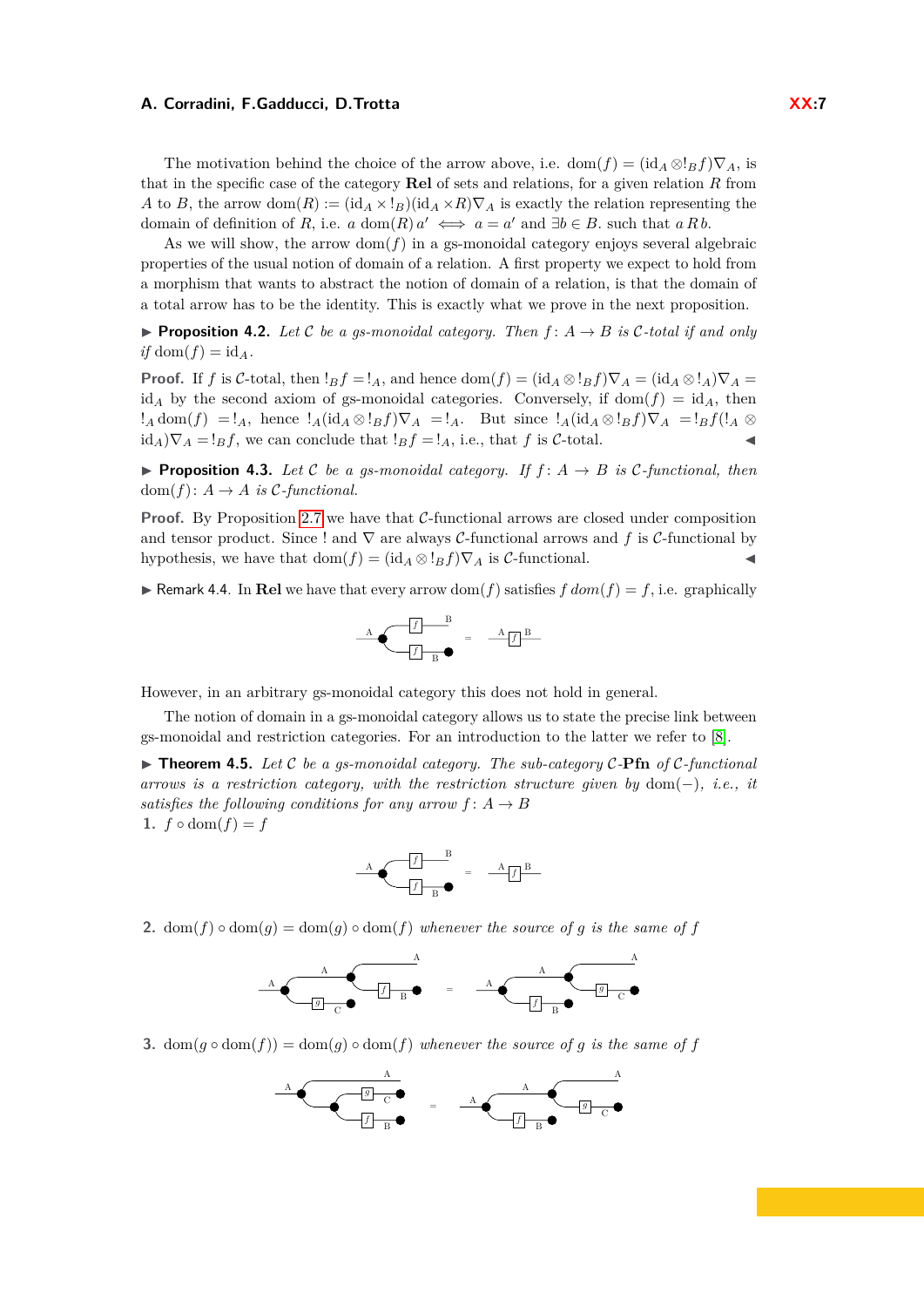### **XX:8 Completeness and expressiveness for gs-monoidal categories**

**4.**  $\text{dom}(q) \circ f = f \circ \text{dom}(q \circ f)$  *whenever the source of q is equal to the target of f* 



**Proof.** See Appendix [B.3.](#page-15-0)

The rest of this section is devoted to analyse what structure the tensor product of a gs-monoidal category induces in the three subcategories C-**Pfn**, C-**Total** and C-**Fn**. We start by considering the sub-category C-**Pfn** of C-functional arrows.

Recall that the notion of *p-category* was introduced by Rosolini and Robinson in [\[33\]](#page-13-1) to properly present categories of partial maps. Such a notion can be considered an improvement of the notion of *dominical categories* introduced by Di Paola and Heller [\[14\]](#page-12-19). A p-category is essentially a category C endowed with a bifunctor  $\times : \mathcal{C} \times \mathcal{C} \to \mathcal{C}$ , called *product*, a natural transformation  $\nabla: Id_{\mathcal{C}} \to Id_{\mathcal{C}} \times Id_{\mathcal{C}}$  which is called the *diagonal* and two families of natural transformations  $\{p_{(-),Y}: (-) \times Y \to (-) \mid Y \in \text{ob}(\mathcal{C})\}$  and  $\{q_{X, (-)}: X \times (-) \to (-) \mid X \in$  $ob(\mathcal{C})$ , called *projections*, satisfying certain axioms (see [\[33\]](#page-13-1)).

In the following theorem we show that the tensor product of gs-monoidal categories induces the structure of p-category in the sub-category of  $C$ -functional arrows.

▶ **Theorem 4.6.** *Let us consider a gs-monoidal category* C*. Then the monoidal operation* ⊗*, the natural transformation* ∇ *and the projections given by arrows of the form* id ⊗ ! *induce the structure of p-category in the sub-category* C*-***Pfn***.*

**Proof.** See Appendix [B.4.](#page-16-0)

If we consider the sub-category of C-total arrows, the family of morphisms of the form id ⊗ ! does not provide the structure of p-category as in Theorem [4.6,](#page-4-0) since ∇ may not be natural for C-total arrows, but it induces the structure of weak cartesian products in C-**Total**.

<span id="page-7-0"></span>▶ **Theorem 4.7.** *Let us consider a gs-monoidal category* C*. Then the monoidal operation* ⊗ *induces a weak cartesian product in the sub-category* C*-***Total***.*

**Proof.** See Appendix [B.5.](#page-16-1)

▶ Remark 4.8. In Theorem [4.7](#page-7-0) we have seen that if we consider two C-total arrows  $f: C \rightarrow A$ and  $g: C \to B$  then  $A \otimes B$  is a weak-product with projections  $id_A \otimes !_B$  and  $!_A \otimes id_B$ . This occur because we have that the arrow  $(f \otimes g)\nabla_C : C \to A \otimes B$  satisfies the universal properties of cartesian products, but it is not necessarily unique. A counterexample to the uniqueness of this arrows is provided by the case of the category of sets and total relations. In this case it is direct to check that we can construct another total relation  $h: C \to A \otimes B$  such that the following diagram commutes



<span id="page-7-1"></span>In order to obtain cartesian products we have to consider arrows that are not only C-total, as in Theorem [4.7,](#page-7-0) but also C-functional.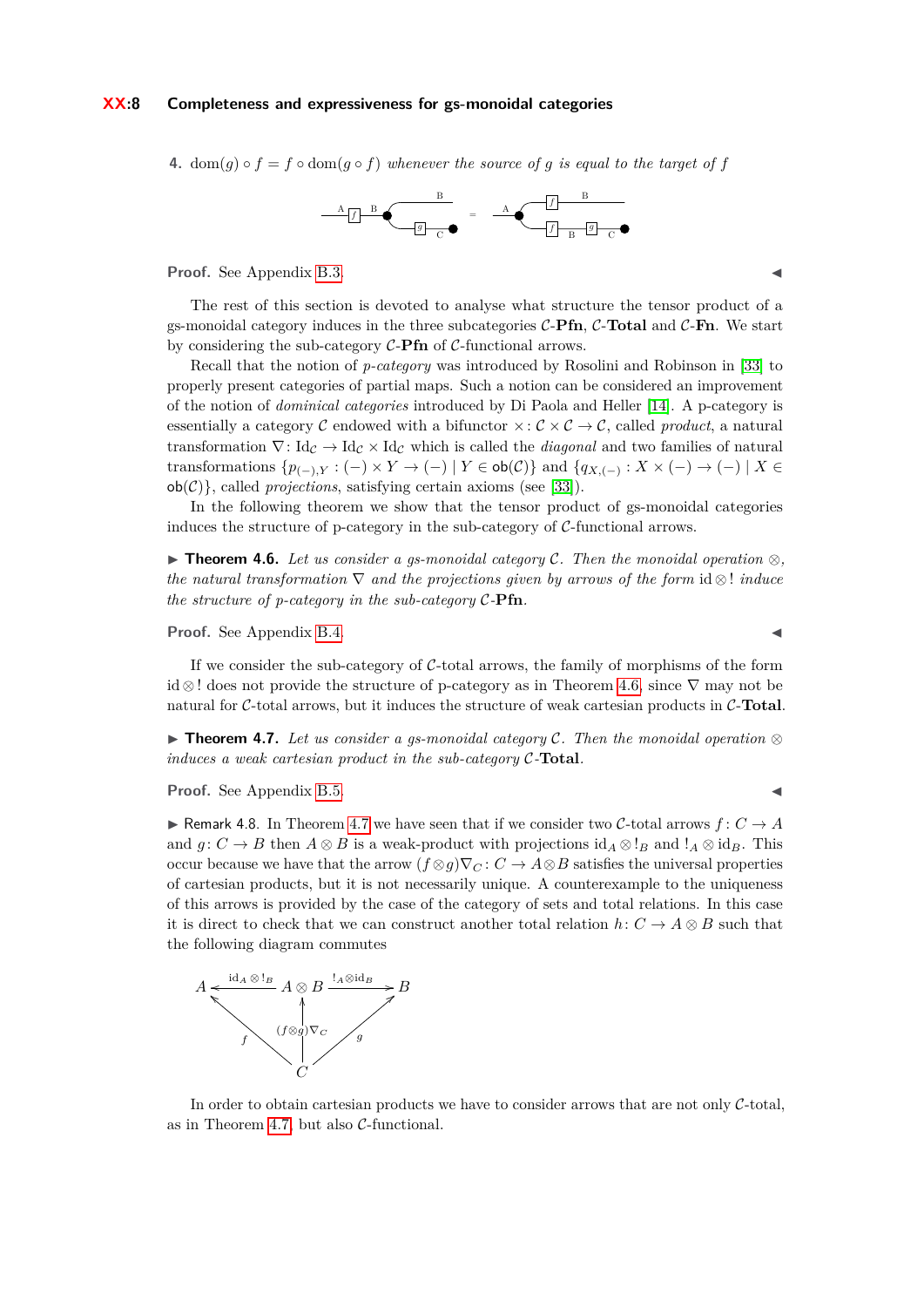▶ **Theorem 4.9.** *Let us consider a gs-monoidal category* C*. Then the monoidal operation* ⊗ *induces a cartesian product in the sub-category* C*-***Fn***.*

**Proof.** See Appendix [B.6.](#page-16-2)

## **5 Preorder-enriched gs-monoidal categories**

We have seen that gs-monoidal categories enjoy the main features of the category of sets and relations with respect to total and functional arrows. We introduced the notion of *domain* and proved in Theorem [4.5](#page-4-3) that the sub-category C-**Pfn** is a restriction category.

However, as we have already observed in Remark [4.4,](#page-6-0) we cannot prove in general that this notion of domain satisfies the same properties as in **Rel** when we consider an arbitrary arrow of a gs-monoidal category. This is clearly due to the fact that **Rel** is much richer of structures that an arbitrary gs-monoidal category, so the next step is finding the right structure of **Rel** we have to abstract to be able to speak of *domain* properly.

Therefore, what we would like to have in an arbitrary gs-monoidal category, is a relation identifying, for example, the arrow  $f$  with  $f$  dom $(f)$ . For this purpose we have to consider the structure of 2-category for gs-monoidal categories.

▶ **Definition 5.1.** *A preorder-enriched gs-monoidal category* C *is a gs-monoidal category such that* C *is a preorder-enriched category and for every arrow*  $f: A \rightarrow B$  *we have that the following inequalities are satisfied*

≤ A *<sup>f</sup>* <sup>A</sup> <sup>B</sup> *<sup>f</sup>* <sup>A</sup> <sup>B</sup> <sup>A</sup> *<sup>f</sup>* <sup>A</sup> <sup>B</sup> *<sup>f</sup>* <sup>A</sup> <sup>B</sup> ≤

Hence, we ask that the families  $\nabla_A$  and  $\mathcal{I}_A$  form *lax-natural transformations*. Notice that the notion of preorder-enriched gs-monoidal category may remind that of cartesian structure on a bicategory presented in [\[6,](#page-11-3) Def. 1.2]. The main difference is that in Definition [5.1](#page-2-1) we do not require the existence of right adjoints for  $\nabla$  and !.

It is direct to check that we can generalise the notion of gs-monoidal functor introduced in Definition [2.3](#page-2-2) in the context of preorder-enriched gs-monoidal categories, by requiring the preservation of the pre-order.

▶ Remark 5.2. Recall that **Rel** has a natural 2-categorical structure when we consider as 2-cells the set-theoretic inclusions. In particular, for every relation  $R: A \rightarrow B$  we trivially have the 2-cells discussed in Definition [5.1.](#page-2-1)

▶ **Definition 5.3.** *Let* C *be a preorder-enriched gs-monoidal category, and let us consider two arrows*  $f, g: A \rightarrow B$ *. We say that*  $f$  *and*  $g$  *are gs-equivalent* if there exists a 2-cell  $f \leq g$ *and a* 2-cell  $g \leq f$ . We will use the notation  $f = g s$  *g* when *f* and *g* are gs-equivalent.

Exploiting this definition we can prove that, even if  $f \text{dom}(f)$  is different from  $f$  in general, these two arrows are gs-equivalent in any preorder-enriched gs-monoidal category.

<span id="page-8-0"></span> $\blacktriangleright$  **Proposition 5.4.** In any preorder-enriched gs-monoidal category, for every arrow  $f: A \rightarrow B$ *we have that*  $dom(f) \leq id_A$  *and*  $f dom(f) = g_s$ , *graphically* 



**Proof.** See Appendix [B.7.](#page-17-0)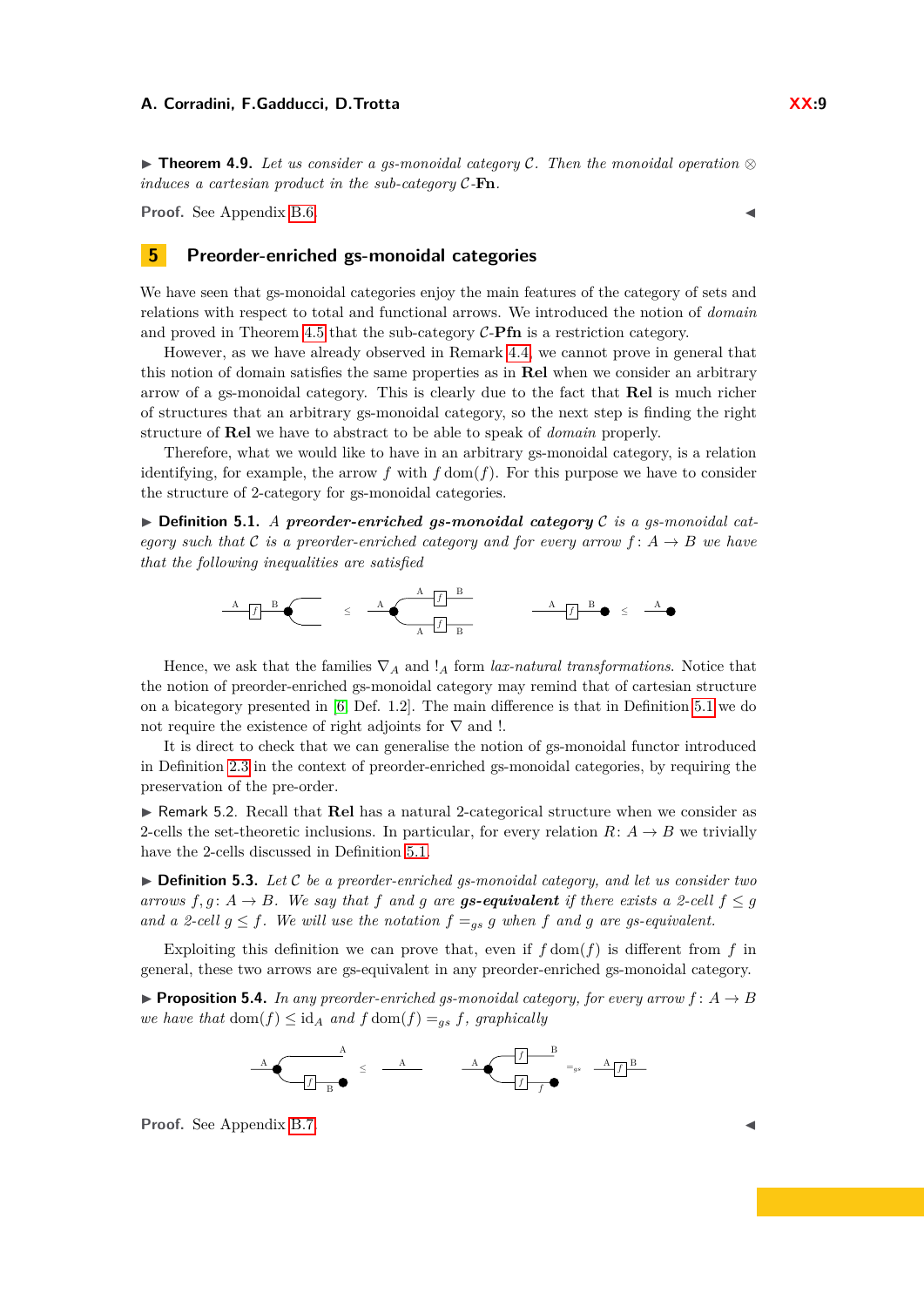## **5.1 Completeness for gs-equivalence**

The main goal of this section is to provide a completeness result for the notion of gsequivalence. In particular, we show that for any preorder-enriched gs-monoidal category  $\mathcal C$ two arrows  $f, g: A \to B$  are gs-monoidal equivalent if and only if for any lax gs-monoidal lax functor  $F: \mathcal{C} \to \mathbf{Rel}$  we have that  $F(f) = F(g)$ . Notice that with lax gs-monoidal lax functors we mean a lax monoidal lax functor  $F: \mathcal{C} \to \mathcal{A}$  such that  $\nabla_{FA} \leq F(\nabla_A)$  and  $!_{FA} \leq F(!_A)$  for every object A of C.

For this purpose, let us consider a preorder-enriched gs-monoidal category  $C$ . We define a lax gs-monoidal lax functor  $H_C: \mathcal{C} \to \mathbf{Rel}$  as follows

for every object A of C,  $H(A) := C/A$  (the set of morphisms of C whose codomain is A); for every arrow  $f: A \to B$ ,  $H(f): H(A) \to H(B)$  is  $h H(f) g \iff g \leq fh$ .  $\equiv$ 

<span id="page-9-0"></span>▶ **Proposition 5.5.** For every preorder-enriched gs-monoidal category  $C$ ,  $H_C$ :  $C \rightarrow \textbf{Rel}$  is a *lax gs-monoidal lax functor.*

**Proof.** See Appendix [B.8.](#page-17-1)

The lax functor  $H_C: \mathcal{C} \to \mathbf{Rel}$  is used to provide a completeness result for gs-equivalence.

▶ **Theorem 5.6.** *Let* C *be a preorder-enriched gs-monoidal category. Two arrows of* C *are gs-equivalent if and only if for every lax gs-monoidal lax functor*  $F: \mathcal{C} \to \mathbb{R}$ el *we have*  $F(f) = F(g).$ 

**Proof.** Let us consider two arrows  $f: A \to B$  and  $g: A \to B$ . If  $g$  and  $f$  are gs-equivalent, then  $F(q) = F(f)$  because a lax gs-functor preserves the order and Rel is poset-enriched.

Now suppose that  $F(g) = F(f)$  for every lax gs-functor  $F: C \to \mathsf{Rel}$ . In particular we have that  $H_{\mathcal{C}}(f) = H_{\mathcal{C}}(g)$  where  $H_{\mathcal{C}}: \mathcal{C} \to \mathsf{Rel}$  is the canonical lax gs-monoidal lax functor defined in the previous proposition. Now we show  $H_c(f) = H_c(g)$  implies g and f are gs-equivalent. Notice when  $H_c(f) = H_c(g)$ , in particular, we have that  $\mathrm{id}_A H_c(f) f$  implies that id<sub>A</sub>  $H_c(g)f$ . This means that  $g \leq f$ . Similarly, we have that id<sub>A</sub>  $H_c(g)g$  implies that id<sub>*A*</sub>  $H_c(f)g$ , i.e.  $f \leq g$ . Therefore we can conclude that *f* and *g* are gs-equivalent.

## **5.2 A combinatorial characterisation of gs-equivalence**

There has been an increasing interest in the precise correspondence between string diagrams and various flavours of graphs, see [\[2\]](#page-11-2) and the references therein. Concerning gs-monoidal categories, their connection with suitable categories of cospans has been recently addressed in [\[17,](#page-12-5) [30\]](#page-12-6), see also the references in the former and [\[10,](#page-12-0) [19\]](#page-12-7) for early assessments. In this section we want to explore and make precise the connection with gs-equivalence.

## **5.2.1 Some remarks on cospans**

Let us consider a category  $\mathcal C$  that admits finite coproducts, binary pushouts when one leg is regular mono and such that regular monos are stable under pushous and composition. For example, these conditions are satisfied by every coregular category [\[34\]](#page-13-4). Following [\[1\]](#page-11-6), we can construct a bicategory of *cospans* of  $C$ , denoted  $\mathbf{C}\mathbf{Span}(\mathcal{C})$ : its objects are the same of  $\mathcal{C}$ , while an arrow from *X* to *Y* is a pair of arrows  $X \to A \leftarrow Y$  in *C* where  $X \to A$  is a regular mono. A 2-cell  $\alpha$  :  $(X \to A \leftarrow Y) \Rightarrow (X \to B \leftarrow Y)$  is an arrow  $\alpha : A \to B$  in C such that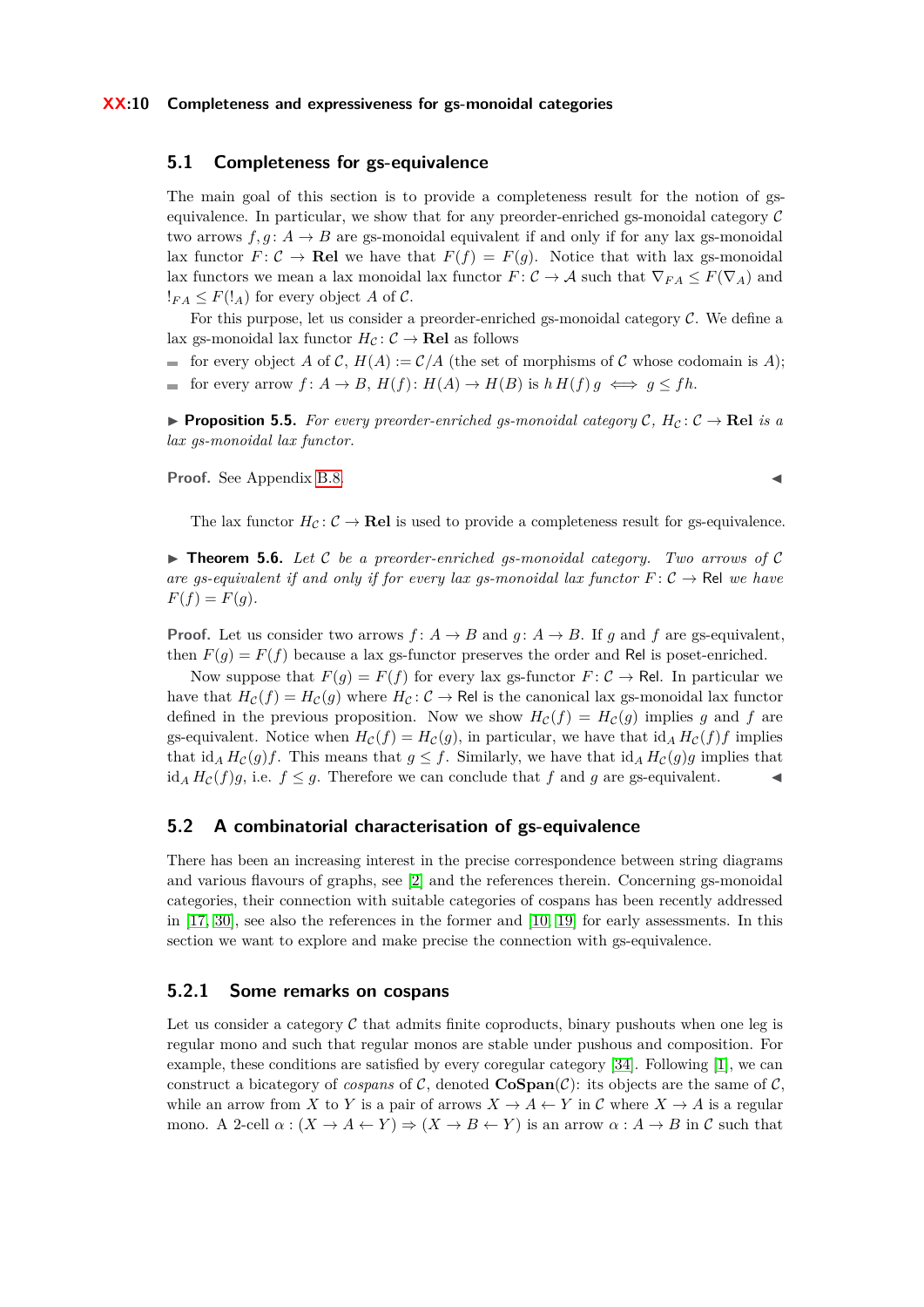the diagram below commutes



Cospans  $X \to A \leftarrow Y$  and  $X \to B \leftarrow Y$  are *isomorphic* if there exists a 2-cell as above, where  $\alpha : A \rightarrow B$  is an isomorphism. For every object *X* in *C*, the *identity cospan* is  $X \xrightarrow{\text{id}_X} X \xleftarrow{\text{id}_X} X$ . The composition of  $X \to A \xleftarrow{f} Y$  and  $Y \xrightarrow{g} B \leftarrow Z$  is  $X \to A +_{f,g} B \leftarrow Z$ , obtained by taking the pushout of *f* and *g*, noting that regular monos are preserved and composed by hypothesis. We will consider the 2-categorical version  $\mathbf{CoSpan}(\mathcal{C})$  of such bicategory, obtained by simply identifying isomorphic cospans, and its pre-order enriched version **PCoSpan**(C).

Clearly, if  $\mathcal C$  admits monoidal products, so does the associated bicategory of cospans. We can then provide another natural source of gs-monoidal categories.

 $\blacktriangleright$  **Proposition 5.7.** Let C be a category that admits finite coproducts, pushouts when one leg *is regular mono and such that regular monos are stable under pushouts and composition. Then*  ${\bf PCoSpan}(\mathcal{C})$  *is a preorder-enriched gs-monoidal category, with*  $\nabla_A := (A \xrightarrow{id_A} A \xleftarrow{\Delta_A} A + A)$  $and$  ! $A := (A \xrightarrow{\text{id}_{A}} A \xleftarrow{\text{i}} 0).$ 

**Proof.** See Appendix [B.9.](#page-17-2)

## **5.2.2 Term graphs and gs-equivalence**

Let us now move to consider term graphs, adapting the presheaf presentation for graphs adopted in [\[2\]](#page-11-2). A term graph consists of a set of *nodes*  $G_{\star}$  and for each  $k \in \mathbb{N}$  a (possibly empty) set of *edges*  $G_k$  with  $k$  (ordered) sources and 1 target. That is, for each  $1 \le i \le k$ we have the *i*<sup>th</sup> source map  $s_k^i$ :  $G_k \to G_*$ , and the target map  $t_k$ :  $G_k \to G_*$ . Differently from graphs, it must hold that the target maps are jointly mono, that is, the disjoint union of all  $t_k$ 's is mono. The arrows are term graph homomorphisms: functions  $G_{\star} \to H_{\star}$  and  $G_k \to H_k$  for each *k* such that they respect the source and target maps in the obvious way.

▶ **Definition 5.8.** Let **I** be the category whose objects are natural numbers  $k \in \mathbb{N}$  together *with one extra object*  $\star$  *such that for each*  $k \in \mathbb{N}$ , *there are*  $k+1$  *arrows from*  $k$  *to*  $\star$ *. The category of finite term graphs* TG *is the sub-category of the functor category* **FinSet<sup>I</sup>** *whose objects are the functors*  $F$  *such that*  $\prod F(t_k)$  *is mono.* 

The category TG admits finite coproducts (given by disjoint unions), and is quasiadhesive [\[7\]](#page-11-7), thus it has pushouts if one of the legs is regular mono, and regular monos are stable under pushouts and composition [\[26\]](#page-12-20). More precisely, a mono  $f: F \to G$  is regular if nodes in  $F_{\star}$  that are not in the image of  $\prod F(t_k)$  are not in the image of  $\prod f(F(t_k))$ , that is, in the jargon of the term graph community, if empty nodes are mapped into empty nodes.

We will further restrict to term graphs that are acyclic, with the obvious meaning. Moreover, we will consider their typed version, that is, given a term graph *G* we will focus on the slice category  $TG \downarrow G$ , which is also quasi-adhesive. Now, given a term graph G, one can build a preorder-enriched gs-monoidal category  $\mathbf{GS}(G)$  with natural numbers as objects by viewing each edge with *k* sources as an arrow  $k \to 1$  and adding  $\nabla$ 's and !'s and the relevant 2-cells. We can then close this section by a 2-categorical version of the correspondence between free gs-monoidal categories and cospans over term graphs.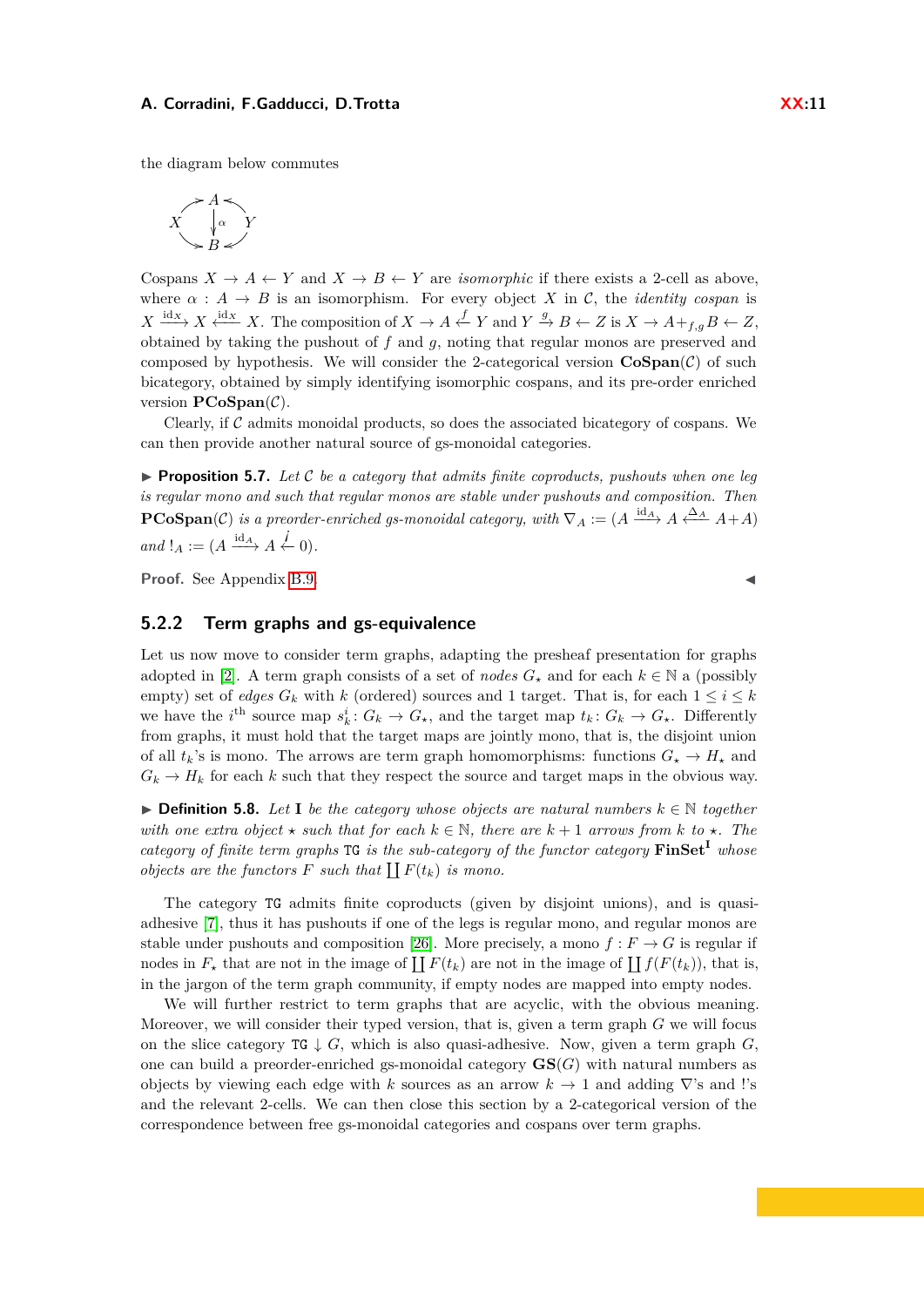### **XX:12 Completeness and expressiveness for gs-monoidal categories**

▶ **Proposition 5.9.** *Let f, g be arrows of* **GS**(*G*)*, and* [*f*]*,* [*g*] *their image in* **PCoSpan**(TG ↓ *G*)*. Then f and g are gs-equivalent if and only if* [*f*] *and* [*g*] *are so.*

**Proof.** See Appendix [B.10.](#page-18-0)

## **6 Conclusions and future works**

Our work presented a preliminary investigation on gs-monoidal categories. Arisen in the area of term graph rewriting, this paper shows how such categories fit in the current interest for the use of graphical formalisms in system description, as a core language of string diagrams. More precisely, we argue that they represent the minimal structure that is needed to discuss about relations and partial maps. This is done by introducing the notion of domain for arrows in a gs-monoidal category, and discussing the relationship with other categorical models of partiality. Moreover, the characterisation we propose via Kleisli categories (for strong commutative monads on cartesian categories) shows that the gs-monoidal structure naturally arises in several situations, thus providing a large number of potential case studies. Also the presentation via cospans (in particular, in the category of term graphs) provide additional examples, systematising a series of results that appeared in the graph transformation literature and putting them in a firm ground as part of the string diagram formalism.

On a technical side, future work will keep the focus on the one-side on the completeness result, in order to strengthen it via a proper functor instead of a lax one, following the preliminary ideas in [\[19\]](#page-12-7). On the other side, it will try to establish a firm connection between the presentations using Kleisli and cospan categories, also addressing the cyclic case, and discussing the whole 2-categorical structure of  $\mathbf{CoSpan}(\mathcal{C})$  for a presentation of graph rewriting and of inequational deduction for relations, investigated in a set-theoretical flavour in [\[11,](#page-12-1) [13\]](#page-12-21). Concerning the case studies arising from such characterisations, it will be put at work the preorder machinery developed for gs-monoidal categories.

### **References**

- <span id="page-11-6"></span>**1** J. Bénabou. Introduction to bicategories. In *Reports of the Midwest Category Seminar*, volume 47 of *Lecture Notes in Mathematics*, pages 1–77. Springer, 1967.
- <span id="page-11-2"></span>**2** F. Bonchi, F. Gadducci, A. Kissinger, P. Sobocinski, and F. Zanasi. String diagram rewrite theory I: rewriting with frobenius structure. *Journal of the ACM*, 69(2):14:1–14:58, 2022.
- <span id="page-11-4"></span>**3** F. Bonchi, P. Sobocinski, and F. Zanasi. A survey of compositional signal flow theory. In M. Goedicke, E.J. Neuhold, and K. Rannenberg, editors, *Advancing Research in Information and Communication Technology - IFIP's Exciting First 60+ Years, Views from the Technical Committees and Working Groups*, volume 600 of *IFIP Advances in Information and Communication Technology*, pages 29–56. Springer, 2021.
- <span id="page-11-5"></span>**4** F. Borceux. *Handbook of Categorical Algebra 2: Categories and Structures*, volume 51 of *Encyclopedia of Mathematics and its Applications*. Cambridge University Press, 1994.
- <span id="page-11-0"></span>**5** R. Bruni, U. Montanari, G.D. Plotkin, and D. Terreni. On hierarchical graphs: Reconciling bigraphs, gs-monoidal theories and gs-graphs. *Fundamenta Informaticae*, 134(3-4):287–317, 2014.
- <span id="page-11-3"></span>**6** A. Carboni and R.F.C. Walters. Cartesian bicategories I. *Journal of Pure and Applied Algebra*, 49(1):11–32, 1987.
- <span id="page-11-7"></span>**7** D. Castelnovo, F. Gadducci, and M. Miculan. A new criterion for *M*, *N*-adhesivity, with an application to hierarchical graphs. In P. Bouyer and L. Schröder, editors, *FOSSACS 2022*, volume 13242 of *LNCS*, pages 205–224. Springer, 2022.
- <span id="page-11-1"></span>**8** J.R.B. Cockett and Stephen Lack. Restriction categories I: categories of partial maps. *Theoretical Computer Science*, 270(1):223–259, 2002.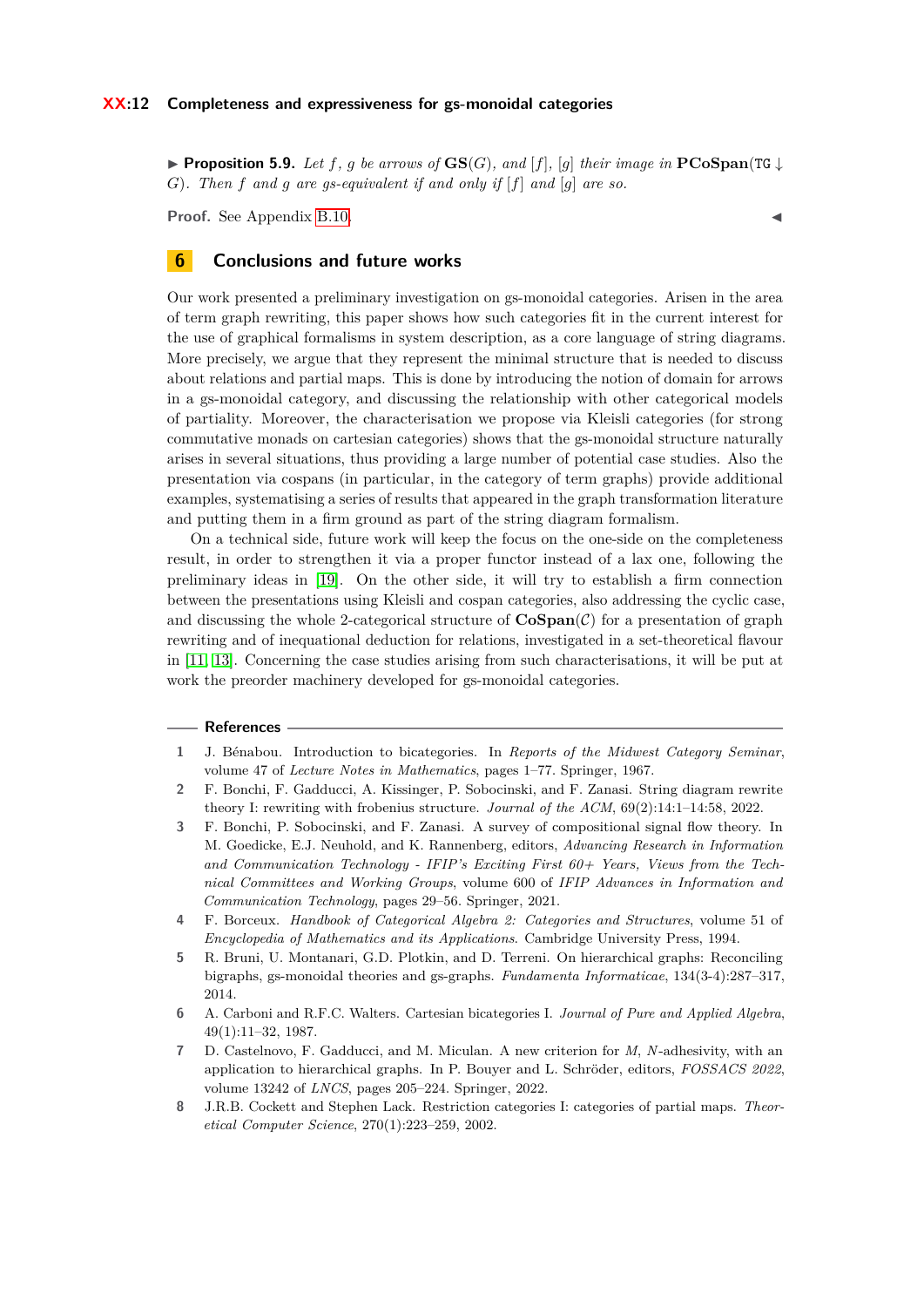- <span id="page-12-9"></span>**9** A. Corradini and F. Gadducci. A 2-categorical presentation of term graph rewriting. In E. Moggi and G. Rosolini, editors, *CTCS 1997*, volume 1290 of *LNCS*, pages 87–105. Springer, 1997.
- <span id="page-12-0"></span>**10** A. Corradini and F. Gadducci. An algebraic presentation of term graphs, via gs-monoidal categories. *Applied Categorical Structures*, 7:299–331, 1999.
- <span id="page-12-1"></span>**11** A. Corradini and F. Gadducci. Rewriting on cyclic structures: equivalence between the operational and the categorical description. *RAIRO - Theoretical Informatics and Applications - Informatique Théorique et Applications*, 33(4-5):467–493, 1999.
- <span id="page-12-2"></span>**12** A. Corradini and F. Gadducci. A functorial semantics for multi-algebras and partial algebras, with applications to syntax. *Theoretical Computer Science*, 286:293–322, 2002.
- <span id="page-12-21"></span>**13** A. Corradini, F. Gadducci, W. Kahl, and B. König. Inequational deduction as term graph rewriting. In I. Mackie and De. Plump:, editors, *TERMGRAPH 2002*, volume 72(1) of *ENTCS*, pages 31–44. Elsevier, 2007.
- <span id="page-12-19"></span>**14** R.A. Di Paola and A. Heller. Dominical categories: Recursion theory without elements. *The Journal of Symbolic Logic*, 52(3):594–635, 1987.
- <span id="page-12-8"></span>**15** T. Fritz. A synthetic approach to Markov kernels, conditional independence and theorems on sufficient statistics. *Advances in Mathematics*, 370:107239, 2020.
- <span id="page-12-10"></span>**16** T. Fritz, T. Gonda, P. Perrone, and E.F. Rischel. Representable Markov categories and comparison of statistical experiments in categorical probability. *CoRR*, abs/2010.07416, 2020.
- <span id="page-12-5"></span>**17** T. Fritz and W. Liang. Free gs-monoidal categories and free Markov categories. *CoRR*, abs/2204.02284, 2022.
- <span id="page-12-3"></span>**18** F. Gadducci. Graph rewriting for the pi-calculus. *Mathematical Structtures in Computer Science*, 17(3):407–437, 2007.
- <span id="page-12-7"></span>**19** F. Gadducci. A term-graph syntax for algebras over multisets. In A. Corradini and U. Montanari, editors, *WADT 2008*, volume 5486 of *LNCS*, pages 152–165. Springer, 2008.
- <span id="page-12-16"></span>**20** M. Giry. A categorical approach to probability theory. In B. Banaschewski, editor, *Categorical Aspects of Topology and Analysis*, volume 915 of *Lecture Notes in Mathematics*, pages 68–85. Springer, 1982.
- <span id="page-12-18"></span>**21** C. Heunen, O. Kammar, S. Staton, and H. Yang. A convenient category for higher-order probability theory. In *LICS 2017*. IEEE Press, 2017.
- <span id="page-12-17"></span>**22** B. Jacobs. From probability monads to commutative effectuses. *Journal of Logical and Algebraic Methods in Programming*, 94:200–237, 2018.
- <span id="page-12-11"></span>**23** B. Jacobs, A. Kissinger, and F. Zanasi. Causal inference via string diagram surgery: A diagrammatic approach to interventions and counterfactuals. *Mathematical Structures in Computer Science*, 31(5):553–574, 2021.
- <span id="page-12-23"></span>**24** A. Kock. Monads on symmetric monoidal closed categories. *Archiv der Mathematik*, 21:1–10, 1970.
- <span id="page-12-22"></span>**25** A. Kock. Strong functors and monoidal monads. *Archiv der Mathematik*, 23:113–120, 1972.
- <span id="page-12-20"></span>**26** Stephen Lack and Pawel Sobocinski. Adhesive and quasiadhesive categories. *RAIRO/Informatique Thèorique et Applications*, 39(3):511–545, 2005.
- <span id="page-12-15"></span>**27** J. Lambek and P.J. Scott. *Introduction to Higher Order Categorical Logic*. Cambridge University Press, 1986.
- <span id="page-12-13"></span>**28** S. MacLane and I. Moerdijk. *Sheaves in Geometry and Logic. A First Introduction to Topos Theory*. Spinger, 1992.
- <span id="page-12-14"></span>**29** M. Makkai and G. Reyes. *First Order Categorical Logic*, volume 611 of *Lecture Notes in Mathematics*. Springer, 1977.
- <span id="page-12-6"></span>**30** A. Milosavljevic and F. Zanasi. String diagram rewriting modulo commutative monoid structure. *CoRR*, abs/2204.04274, 2022.
- <span id="page-12-4"></span>**31** E. Moggi. Computational lambda-calculus and monads. In *LICS 1989*, page 14–23. IEEE Press, 1989.
- <span id="page-12-12"></span>**32** E. Moggi. Notions of computation and monads. *Information and Computation*, 93(1):55–92, 1991.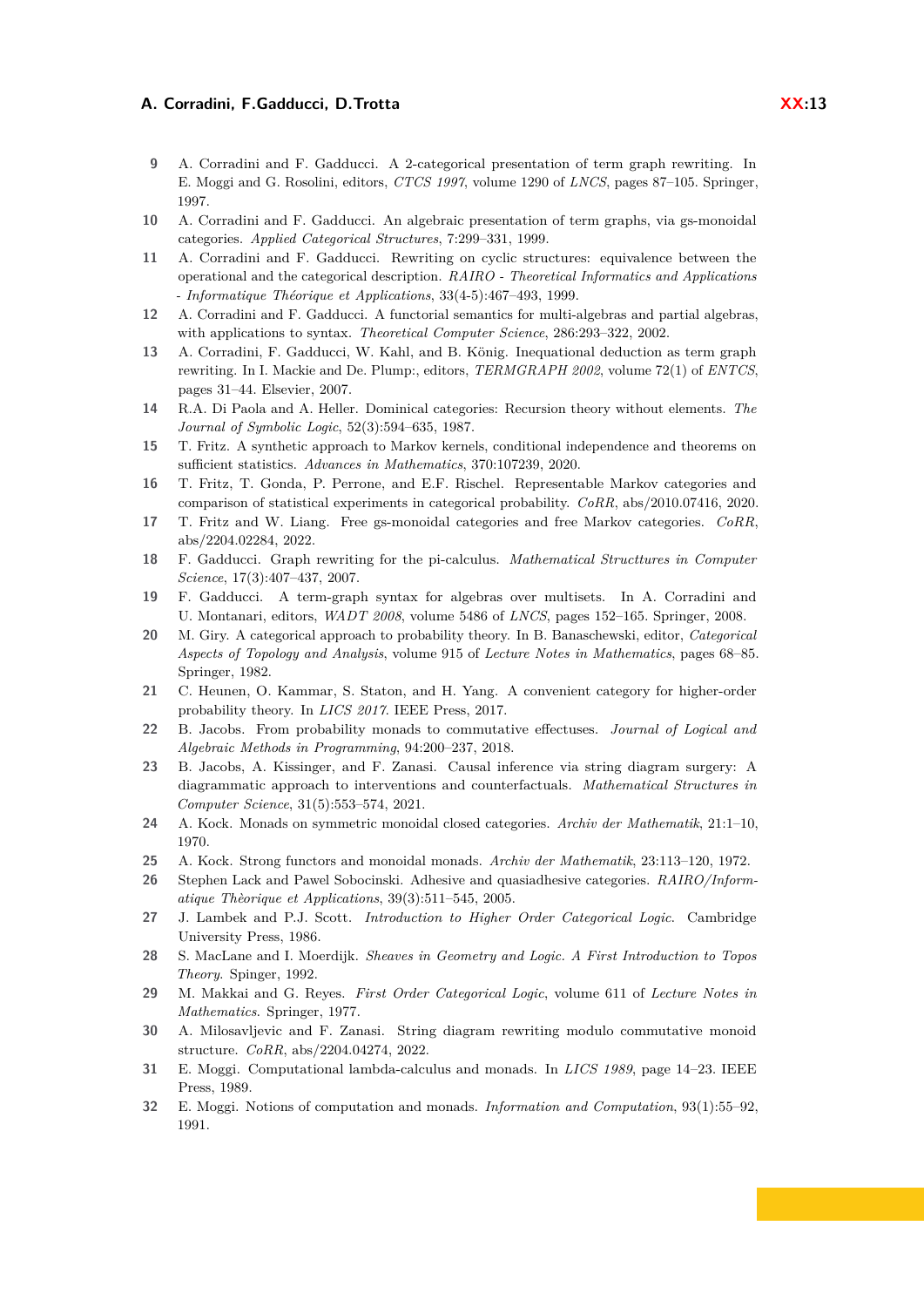- <span id="page-13-1"></span>**33** E. Robinson and G. Rosolini. Categories of partial maps. *Information and Computation*, 79(2):95–130, 1988.
- <span id="page-13-4"></span>**34** J. Rosický. On the uniqueness of cellular injectives. *Mathematical Proceedings of the Cambridge Philosophical Society*, 167(3):489–504, 2019.
- <span id="page-13-0"></span>**35** P. Selinger. A survey of graphical languages for monoidal categories. In B. Coecke, editor, *New Structures for Physics*, volume 813 of *Lecture Notes in Physics*, pages 289–355. Springer, 2011.
- <span id="page-13-2"></span>**36** M. Tanaka. *Pseudo-distributive laws and a unified framework for variable binding*. PhD thesis, The University of Edinburgh, 2004.

## <span id="page-13-3"></span>**A Strong commutative monads**

A *strength* and a *costrength* for a monad on a monoidal category are structures relating the monad with the tensor product of the category at least *in one direction*. A monad equipped with a strength is called a strong monad.

Originally, the notion of strong monad was introduced by Kock in [\[25,](#page-12-22) [24\]](#page-12-23) as an alternative description of enriched monads. Strong monads have been later successfully employed in computer science, playing a fundamental in Moggi's theory of notions of computation [\[31,](#page-12-4) [32\]](#page-12-12).

We recall these notions in the following definitions.

 $\blacktriangleright$  **Definition A.1.** *A strong monad*  $(T, \mu, \eta)$  *over a symmetric monoidal category*  $(A, \otimes, I, \alpha, r, l, \gamma)$ *is a monad together with a natural transformation*  $t_{A,B}: A \otimes TB \rightarrow T(A \otimes B)$  *called strength*, *such that*



*commute for every object A, B and C of* A*.*

▶ Remark A.2. Notice that for every strong monad on a symmetric monoidal category  $(A, \otimes, I, \alpha, r, l, \gamma)$  we can define a **costrength** 

 $t'_{A,B}$ :  $TA \otimes B \to T(A \otimes B)$ 

as

$$
t'_{A,B} := T(\gamma_{B,A})t_{B,A}\gamma_{A,TB}.
$$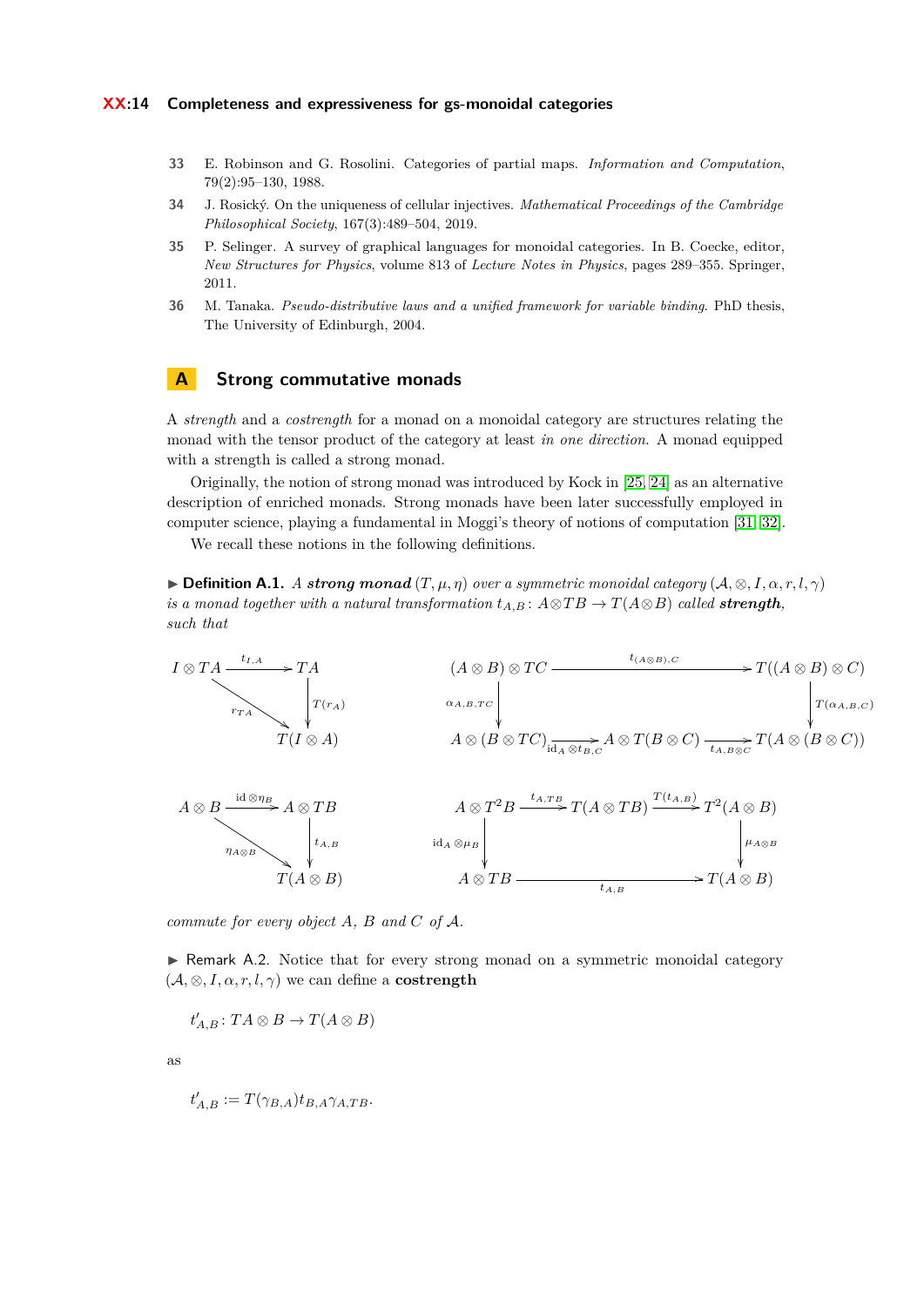$\triangleright$  **Definition A.3.** *A strong monad*  $(T, \mu, \eta)$  *on a symmetric monoidal category*  $(A, \otimes, I, \alpha, r, l, \gamma)$ *said to be commutative when the diagram*

$$
TA \otimes TB \xrightarrow{t_{TA,B}} T(TA \otimes B) \xrightarrow{T(t'_{A,B})} T^2(A \otimes B)
$$
  

$$
t'_{A,TB} \downarrow \qquad \qquad \downarrow \qquad \qquad \downarrow \qquad \qquad \downarrow \qquad \downarrow
$$
  

$$
T(A \otimes TB) \xrightarrow{T(t_{A,B})} T^2(A \otimes B) \xrightarrow{\mu_{A \otimes B}} T(A \otimes B)
$$

*commutes for every object A and B. Let us denote the previous arrow by*  $c_{A,B}$ :  $TA \otimes TB \rightarrow$  $T(A \otimes B)$ .

**► Example A.4.** The list monad  $T_{\text{list}}$ : **Set**  $\rightarrow$  **Set** is strong and commutative. Given two sets *X* and *Y*, the strength is given by the function assigning to an element  $(x, [y_1, \ldots, y_m])$ of  $X \times T_{\text{list}}(Y)$  the element  $[(x, y_1), \ldots, (x, y_m)]$  of  $T_{\text{list}}(X \times Y)$ .

The previous example is just a particular case of a more general result. We refer to [\[25,](#page-12-22) [24\]](#page-12-23) for more details.

▶ **Example A.5.** Any monad on **Set** is strong and commutative. The strength can be defined as the usual strength of the list monad.

## **B Omitted proofs**

## <span id="page-14-0"></span>**B.1 Proof of Proposition [2.7](#page-3-1)**

1. Every arrow !<sub>*A*</sub> is C-total because !<sub>*I*</sub>!<sub>*A*</sub> = id<sub>*I*</sub>!<sub>*A*</sub> since !<sub>*I*</sub> = id<sub>*I*</sub> by Definition [2.1.](#page-2-1) Moreover *<sup>1</sup>A* is *C*-functional because  $(I_A ⊗ I_A) ∇ A = (I_A ⊗ id_I)(id_A ⊗ I_A) ∇ A$  and, applying the axioms of Definition [2.1,](#page-2-1) we have that  $(l_A \otimes l_A)\nabla_A = (l_A \otimes \mathrm{id}_A) = l_A = \nabla_I l_A$ . Every arrow  $\nabla_A$  is C-total because  $!_A \otimes !_A \nabla_A = (!_A \otimes id_I)(id_A \otimes !_A) \nabla_A =!_A$ , and it is C-functional by the first co-monoid axiom combined with the second axiom of  $\nabla_A$ .

The proofs of 2 are straightforward.

## <span id="page-14-1"></span>**B.2 Proof of Theorem [3.6](#page-4-0)**

By Theorem [3.5,](#page-4-3) we have that  $A_T$  is a symmetric monoidal category. Now, let us consider an object *A* of the Kleisli category  $\mathcal{A}_T$ . We define the arrow  $\nabla_A^k: A \to A \times A$  of  $\mathcal{A}_T$  as the arrow

 $A \xrightarrow{\nabla_A} A \times A \xrightarrow{\eta_{A \times A}} T(A \times A)$ 

of A. Similarly, we define the arrow  $\frac{1}{A}$ :  $A \rightarrow 1$  of  $\mathcal{A}_T$  as the arrow

 $A \xrightarrow{?_A} 1 \xrightarrow{\eta_1} T1.$ 

Since cartesian categories are a particular case of gs-monoidal categories and since ∇*<sup>k</sup>* and ! *<sup>k</sup>* are defined in terms of the structural arrows ∇ and ! of the base plus the unit of the monad, just combining the naturality of the *η* with the axioms validated by  $\nabla$  and ! in  $\mathcal{C}$ , we can conclude that  $\mathcal{A}_T$  is a gs-monoidal category. One can also directly check that the  $\nabla^k$ and <sup>*k*</sup> satisfy the axioms of gs-monoidal categories. In the following, we provide a formal verification of this.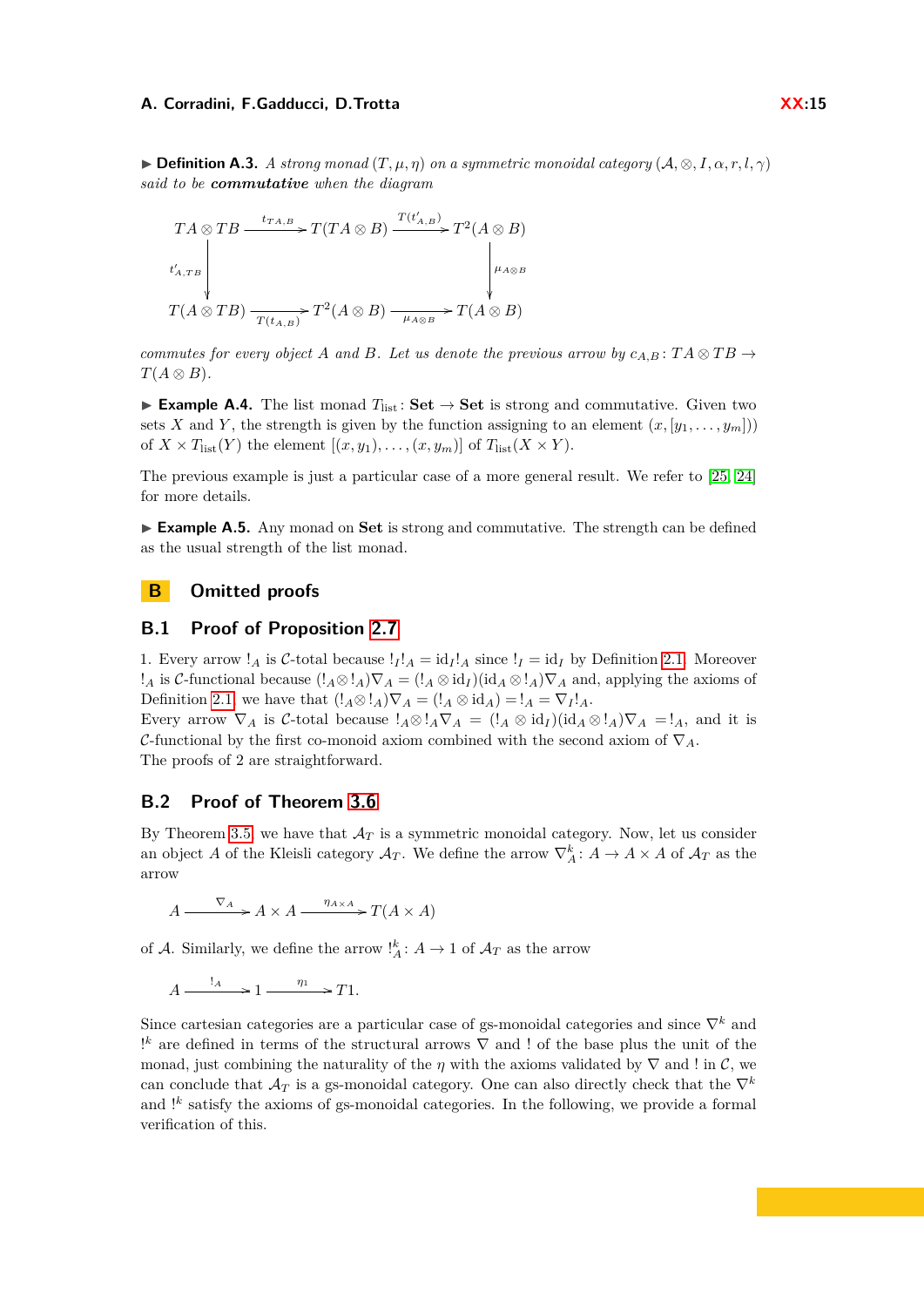### **XX:16 Completeness and expressiveness for gs-monoidal categories**

**1.** We prove that for every object *A* of *A*,  $(id_A^k \otimes \cdot_A^k) \nabla_A^k = id_A^k$ . By definition of arrows (recall that  $(id_A^k \otimes \cdot_A^k = c_{A,1}(\eta_A \times \eta_1 A))$  and composition in Kleisli categories, we have to prove that

$$
(\mathrm{id}_A^k \otimes \mathrm{I}_A^k) \nabla_A^k := \mu_A T(c_{A,1}(\eta_A \times \eta_1 \mathbf{I}_A)) \eta_{A \times A} \nabla_A = \eta_A.
$$

First, notice that  $(\eta_A \times \eta_1)_A = (\eta_A \times \eta_1)(\mathrm{id}_A \times)_A$ . Since  $\eta$  is a natural transformation, we have that

$$
(\mathrm{id}_A^k \otimes \mathrm{I}_A^k) \nabla_A^k = \mu_A T(c_{A,1}(\eta_A \times \eta_1)) \eta_A (\mathrm{id}_A \times \mathrm{I}_A) \nabla_A
$$

and since  $(id_A \times !_A)\nabla_A = id_A$ , we have

$$
(\mathrm{id}_A^k \otimes \mathrm{I}_A^k) \nabla_A^k = \mu_A T(c_{A,1}(\eta_A \times \eta_1)) \eta_A.
$$

Now, since  $c_{A,1} = \mu_A T(t'_{A,1}) t_{TA,1}$ , and  $(\eta_A \times \eta_1) = (\text{id}_{TA} \times \eta_1)(\eta_A)$ , we have that

$$
c_{A,1}(\eta_A \times \eta_1) = \mu_A T(t'_{A,1}) t_{TA,1}(\text{id}_{TA} \times \eta_1)(\eta_A) = \mu_A T(t'_{A,1}) \eta_{TA} \eta_A
$$

Now notice that  $t'_{A,1} = id_A$ , hence

$$
\mu_A T(t'_{A,1}) = \mu_A \eta_{TA} \eta_A = \eta_A
$$

and then

$$
(\mathrm{id}_A^k \otimes \mathrm{!}_A^k) \nabla_A^k = \mu_A T(c_{A,1}(\eta_A \times \eta_1)) \eta_A = \mu_A T(\eta_A) \eta_A = \eta_A.
$$

Therefore we can conclude that  $(\mathrm{id}_A^k \times \cdot_k^k) \nabla_A^k = \mathrm{id}_A^k$ .

2. We prove that  $!_1^k = id_1^k$ . This follows from the fact that  $!_1^k = \nabla_1!_1$  and  $!_1 = id_1;$ 

**3.** We prove that  $\gamma_A^k \nabla_A^k = \nabla_A^k$ . By definition, we have that

 $\gamma_A^k \nabla_A^k = \mu_{A \times A} T(\eta_{A \times A}) T(\gamma_{A, A}) \eta_{A \times A} \nabla_A$ 

Since  $\mu_{A \times A} T(\eta_{A \times A}) = id_{A \times A}$  and  $\eta$  is a natural transformation we have that

$$
\mu_{A \times A} T(\eta_{A \times A}) T(\gamma_{A,A}) \eta_{A \times A} \nabla_A = \eta_{A \times A} \gamma_{A,A} \nabla_A = \eta_{A,A} \nabla_A
$$

and since  $\eta_{A,A} \nabla_A = \nabla_A^k$ , we can conclude.

**4.** Similarly one can check that  $(\mathrm{id}_A^k \otimes \nabla_A^k) \nabla_A^k = (\nabla_A^k \otimes \mathrm{id}_A^k) \nabla_A^k$  and the co-monoid axioms hold.

## <span id="page-15-0"></span>**B.3 Proof of Theorem [4.5](#page-4-3)**

(1) Since  $f$  is  $\mathcal{C}\text{-}$  functional and applying the second axiom of gs-monoidal categories we have that the followings hold

$$
A \underbrace{\sqrt{f} \qquad B}_{\boxed{f} \qquad B} = \underbrace{A \uparrow B}_{\boxed{f} \qquad B} \qquad \qquad = \qquad \underbrace{A \uparrow B}_{\boxed{f} \qquad B}
$$

(2) Employing the associativity axiom of  $\nabla$  we have the chain of equalities

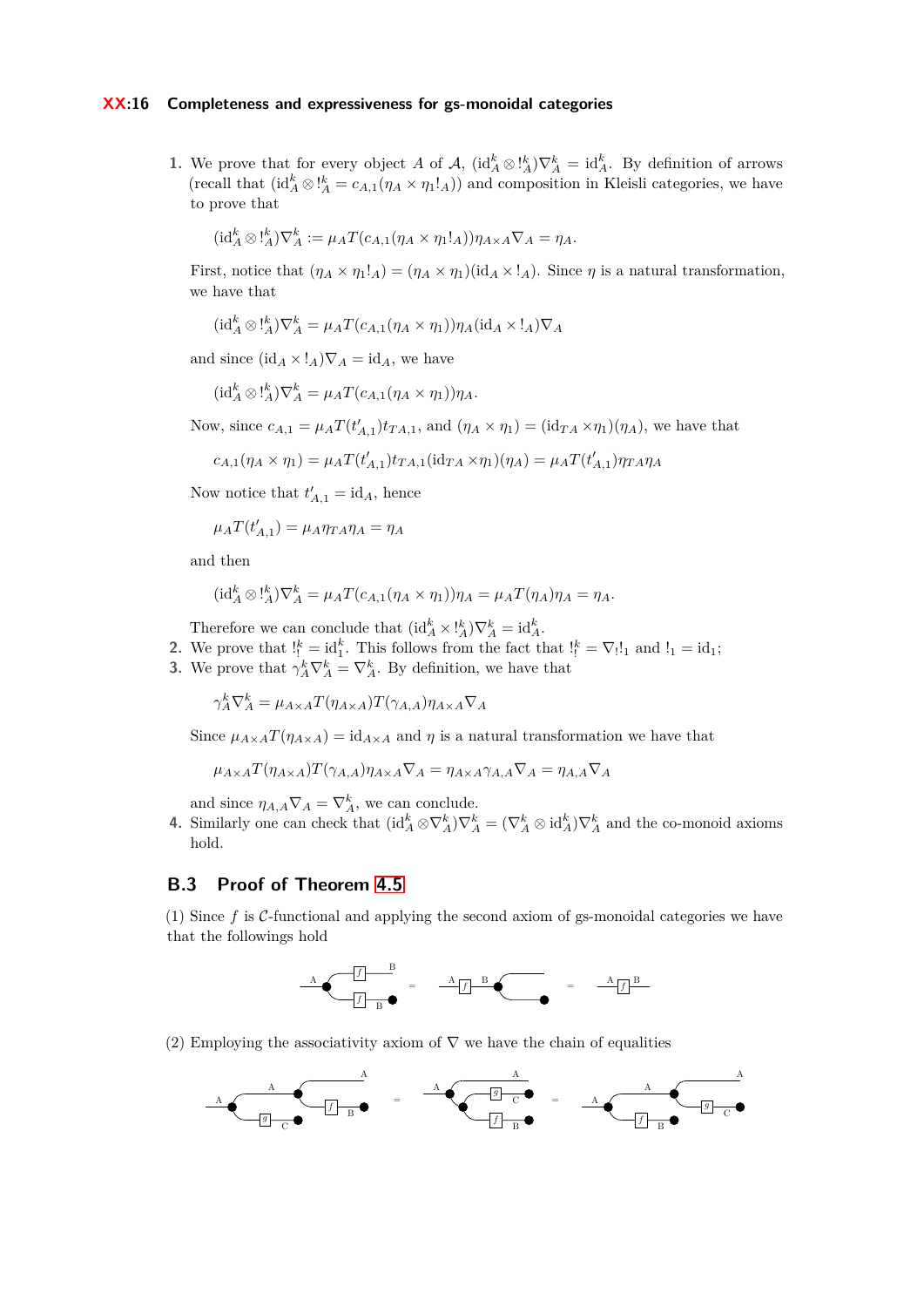- (3) This point follows directly from the associativity of  $\nabla$ .
- (4) Since *f* is assumed to be C-functional we have that



and from this we can conclude that



### <span id="page-16-0"></span>**B.4 Proof of Theorem [4.6](#page-4-0)**

Since every arrow of  $C$ -**Pfn** is  $C$ -functional,  $\nabla$  induces a natural transformation in this sub-category. Moreover, note that since a gs-monoidal category is symmetric we need just to define the projection id  $\otimes$ !: the other one is defined by applying the symmetry. Finally, it is immediate to observe that the axioms of p-categories follow from those of gs-monoidal ones.

## <span id="page-16-1"></span>**B.5 Proof of Theorem [4.7](#page-7-0)**

Let us consider two objects *A* and *B* of C. We claim that *A* ⊗ *B* is the weak-product of *A* and *B* in C-**Total**, with projections  $\text{id}_A \otimes \cdot_B : A \otimes B \to A$  and  $\cdot_A \otimes \text{id}_B : A \otimes B \to B$ . First notice that by Proposition [2.7](#page-3-1) these projections are  $C$ -total arrows, since they are monoidal products of  $C$ -total and  $C$ -functional morphisms.

Now let us consider two C-total arrows  $f: C \to A$  and  $q: C \to B$ . We claim that the following diagram commutes



In particular, let us consider the left triangle. In this case  $(\mathrm{id}_A \otimes \mathrm{!}_B)(f \otimes g)\nabla_C = (f \otimes \mathrm{!}_B g)\nabla_C$ and since *g* is total, then  $!Bg = 1_C$ , and hence  $(id_A \otimes 1_B)(f \otimes g)\nabla_C = (f \otimes 1_C)\nabla_C =$  $f(\mathrm{id}_C \otimes \mathrm{!}_C) \nabla_C = f$ . Similarly one can check that  $g = (\mathrm{!}_A \otimes \mathrm{id}_B)(f \otimes g) \nabla_C$ .

## <span id="page-16-2"></span>**B.6 Proof of Theorem [4.9](#page-7-1)**

Let us consider two objects *A* and *B* of  $\mathcal{C}$ . We claim that  $A \otimes B$  is the cartesian product of *A* and *B* in C-**Fn**, with projections  $id_A \otimes !_B : A \otimes B \to A$  and  $!_A \otimes id_B : A \otimes B \to B$ . First, by Theorem [4.7,](#page-7-0) we have that this is a weak-product in C-**Total**, and in particular, since C-total, C-functional arrows compose by Proposition [2.7,](#page-3-1) we have that *A* ⊗ *B* is a weak-product in C-**Fn**. In particular, given two C-total, C-functional arrows  $f: C \rightarrow A$  and  $g: C \rightarrow B$ . the arrow  $(f \otimes g)\nabla_C$  is C-total and C-functional and it commutes with projections correctly. We have to prove that it is unique. Now suppose there exists another  $C$ -total,  $C$ -functional arrow  $h: C \to A \otimes B$  such that  $(id_A \otimes !_B)h = f$  and  $(l_A \otimes id_B)h = g$ . Then we have that

$$
(f \otimes g)\nabla_C = ((\mathrm{id}_A \otimes !_B)h \otimes (!_A \otimes \mathrm{id}_B)h)\nabla_C = ((\mathrm{id}_A \otimes !_B) \otimes (!_A \otimes \mathrm{id}_B))(h \otimes h)\nabla_C
$$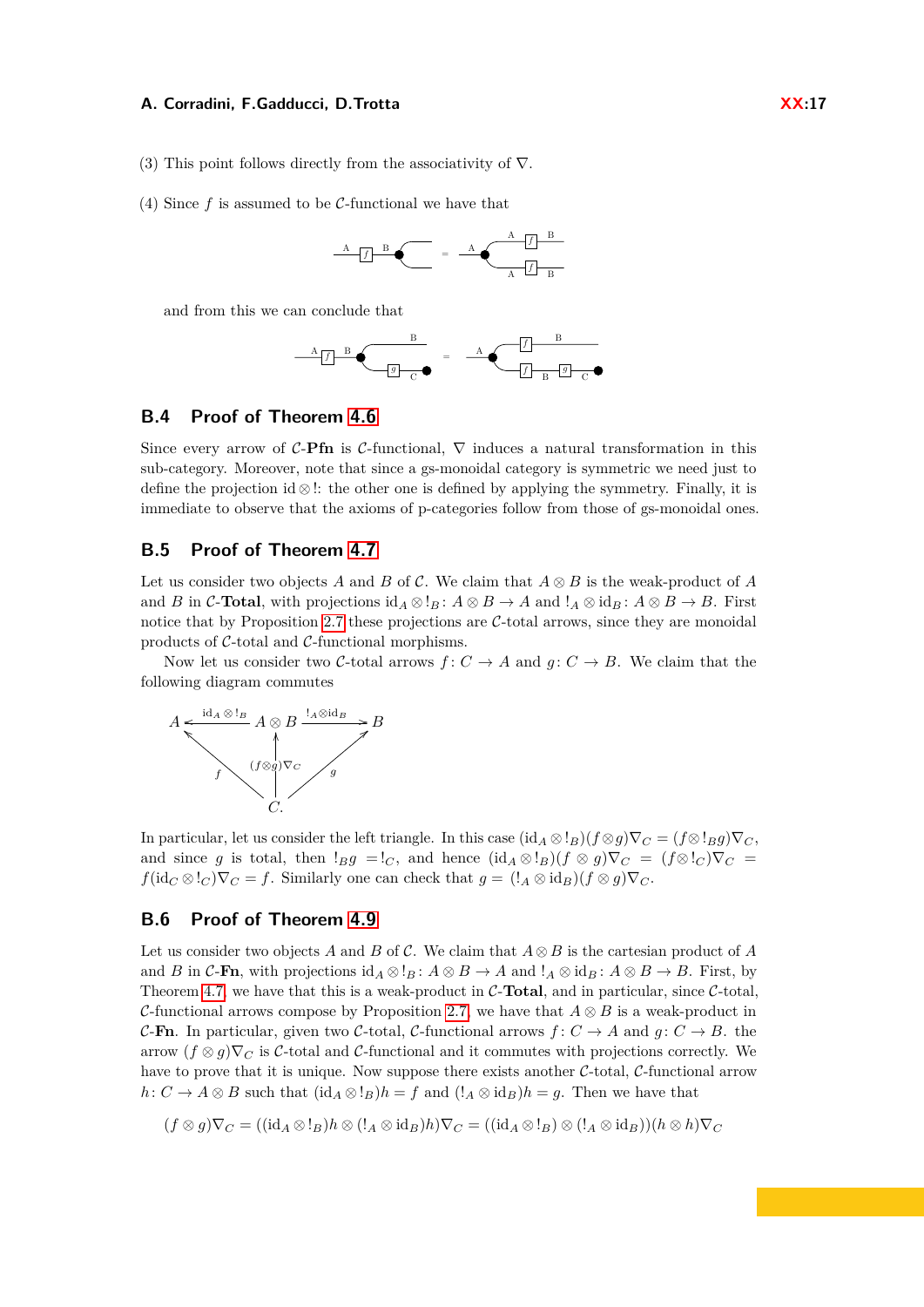and then, since  $h$  is  $C$ -functional, we have that

$$
(f \otimes g)\nabla_C = ((\mathrm{id}_A \otimes \cdot \cdot B) \otimes (\cdot_A \otimes \mathrm{id}_B))(h \otimes h)\nabla_C = ((\mathrm{id}_A \otimes \cdot B) \otimes (\cdot_A \otimes \mathrm{id}_B))\nabla_{A \otimes B} h = h.
$$

## <span id="page-17-0"></span>**B.7 Proof of Proposition [5.4](#page-8-0)**

(1) By definition of preorder-enriched gs-monoidal category we have a 2-cell  $!_B f \leq l_A$ , and then we have a 2-cell id<sub>*A*</sub> ⊗ ! $Bf \leq id$ *A* ⊗ !*A*, and hence there is 2-cell  $(id_A \otimes !_B f) \nabla_A =$  $dom(f) \leq (id_A \otimes !_A)\nabla_A = id_A.$ 

(2) The existence of the 2-cell  $f \text{ dom}(f) \leq f$  follows from point (1). Then, we can construct a 2-cell  $f \leq f$  dom( $f$ ) by considering the following diagram



The second and the third square commute, while in the first one we only have the 2-cell provided by the lax-natural transformation  $\nabla$ . Since  $(id_B \otimes !_B) \nabla_B = id_B$  by the second axiom of the definition of gs-monoidal categories, we obtain precisely the 2-cell  $f \leq f$  dom(*f*).

## <span id="page-17-1"></span>**B.8 Proof of Proposition [5.5](#page-9-0)**

First we show that  $H_C: \mathcal{C} \to \mathbf{Rel}$  is a lax functor between preorder-enriched categories. Let us consider two arrows  $f: A \to B$  and  $g: B \to C$  of C. It is direct to check  $H_c(g) H_c(f) \subseteq$  $H_c(g f)$  because, by definition of composition of relations, we have that  $e H_c(g) H_c(f) d$ if and only if there exists an arrow *m* such that  $m H_c(g) d$  and  $e H_c(f) m$ . This means that  $d \leq gm$  and  $m \leq fe$ , but by transitivity, this implies that  $d \leq gf$ , and hence that  $e H_{\mathcal{C}}(gf) d$ , i.e.  $H_{\mathcal{C}}(g) H_{\mathcal{C}}(f) \subseteq H_{\mathcal{C}}(gf)$ . Similarly, one can check that  $H_{\mathcal{C}}(\mathrm{id}_A) \leq \mathrm{id}_{H_{\mathcal{C}}(A)}$ . Notice that the coherence axioms are trivially satisfied since  $\mathcal C$  is preorder-enriched.

Moreover, when  $m \leq l$  in  $\mathcal{C}(A, B)$  we have  $H_{\mathcal{C}}(m) \leq H_{\mathcal{C}}(l)$  because if  $h H(m) g$ , i.e.  $h \leq mg$  then we can conclude that  $h \leq mg \leq lg$ , i.e.  $h H(l) g$ . Therefore  $H: C \to \text{Rel}$  is a well-defined lax functor.

Now we consider the lax monoidal structure. We can define a natural transformation  $\iota_{A,B}: H_{\mathcal{C}}(A) \times H_{\mathcal{C}}(B) \to H_{\mathcal{C}}(A \otimes B)$  sending  $(m, n) \mapsto m \otimes n$  for all *A* and *B* objects of *C* and a trivial morphism  $\epsilon: 1 \to H_C(I)$ . Again we have that these data satisfy the coherence axioms of lax monoidal lax functor.

Finally, for every object *A* of C we have that  $\nabla_{H_C(A)} \subseteq H_C(\nabla_A)$  and that  $!_{H_C(A)} \subseteq H_C(!_A)$ .

### <span id="page-17-2"></span>**B.9 Proof of Proposition [5.7](#page-3-1)**

The proof is constructive. Without the restriction of the left-leg to be regular mono, it is folklore that the monoidal operator induced by binary coproducts is lifted, while its bicategorical structure (and in fact, its 2-categorical one) appears already in the original paper by Bénabou. The fact that it is gs-monoidal is also known when the left-leg is mono, and it is easily shown by a direct proof. Thus, it boils down to show that for the arrows  $\nabla$ 's and !'s the left-leg is a regular mono, and that such property is preserved by composition and finite products: the former is assumed, while the latter is easily shown by direct inspection.